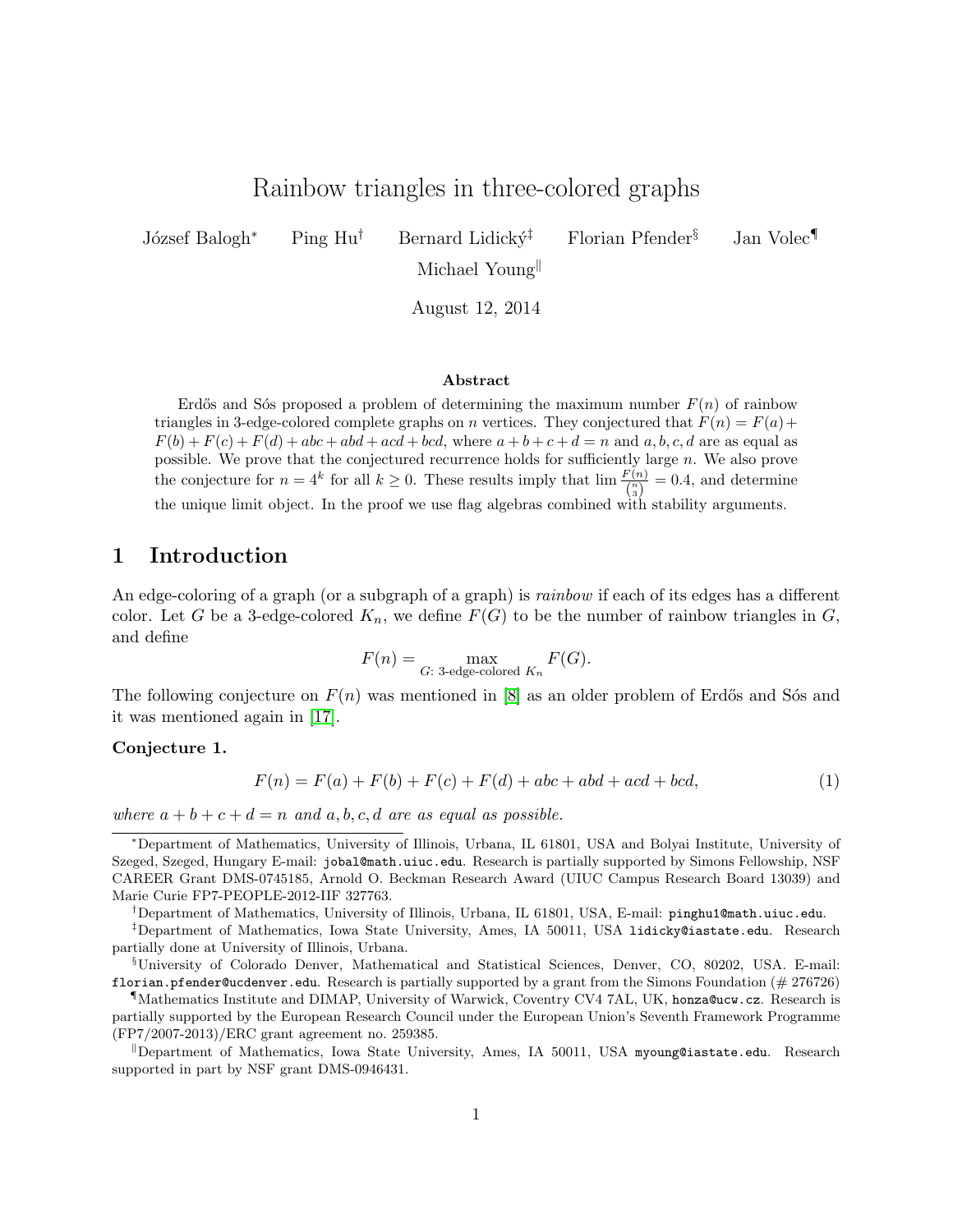This recursive formula arises from the following construction. Denote by RB1111 a 3-edgecolored  $K_4$ , if it has the - up to isomorphism - unique coloring that every triangle in it is rainbow.

<span id="page-1-1"></span>**Construction 2.** Fix an RB1111, and blow up its four vertices into four classes, of sizes  $a, b, c, d$ . The edges between two classes should inherit the color of the edge from the starting RB1111. This way, each of the triangles having vertices in three different classes will be rainbow. Inside of each class place an extremal coloring of  $K_a, K_b, K_c, K_d$ , see Figure [1.](#page-1-0)

A slight strengthening of Conjecture [1](#page-0-0) is as follows.

<span id="page-1-2"></span>**Conjecture 3.** For every n, all 3-colorings of  $K_n$  attaining  $F(n)$  are attained via Construction [2.](#page-1-1)

Up to a permutation of the colors in each iterative step, this construction gives a unique candidate for an extremal 3-coloring of all edges of  $K_n$ . Note that for  $n = 4^k$ , the allowed color permutations in each step are in fact isomorphisms, so in this case the extremal coloring is conjec-tured to be unique up to isomorphism. In this paper, we prove Conjecture [3](#page-1-2) for large enough  $n$ ,



<span id="page-1-0"></span>Figure 1: Sketch of conjectured extremal construction  $G^{\square}$ .

and for  $n = 4^k$  for all  $k \geq 0$ .

<span id="page-1-3"></span>**Theorem 4.** There exists  $n_0$  such that for every  $n > n_0$ 

$$
F(n) = F(a) + F(b) + F(c) + F(d) + abc + abd + acd + bcd,
$$
\n(2)

where  $a + b + c + d = n$  and  $a, b, c, d$  are as equal as possible.

Moreover, if G is a 3-edge-colored graph on n vertices containing  $F(n)$  rainbow triangles, then  $V(G)$  can be partitioned into four sets  $X_1, X_2, X_3$  and  $X_4$  of sizes a, b, c and d respectively, such that the edges containing vertices from different classes are colored like in a blow-up of a properly 3-edge-colored  $K_4$ , where vertices of the  $K_4$  are blown-up by  $a, b, c$  and  $d$  vertices.

<span id="page-1-4"></span>**Theorem 5.** Conjecture [3](#page-1-2) holds for  $n = 4^k$ , where  $k \ge 1$ . Moreover, the unique extremal example is the  $(k-1)$ -times iterated blow-up of RB1111.

We are not able to prove Conjecture [3](#page-1-2) for all smaller  $n$  which are not powers of 4. Nevertheless, Theorem [4](#page-1-3) is strong enough to directly imply the uniqueness of the extremal limit homomorphism (in the flag algebra sense), and thus the asymptotic density of rainbow triangles.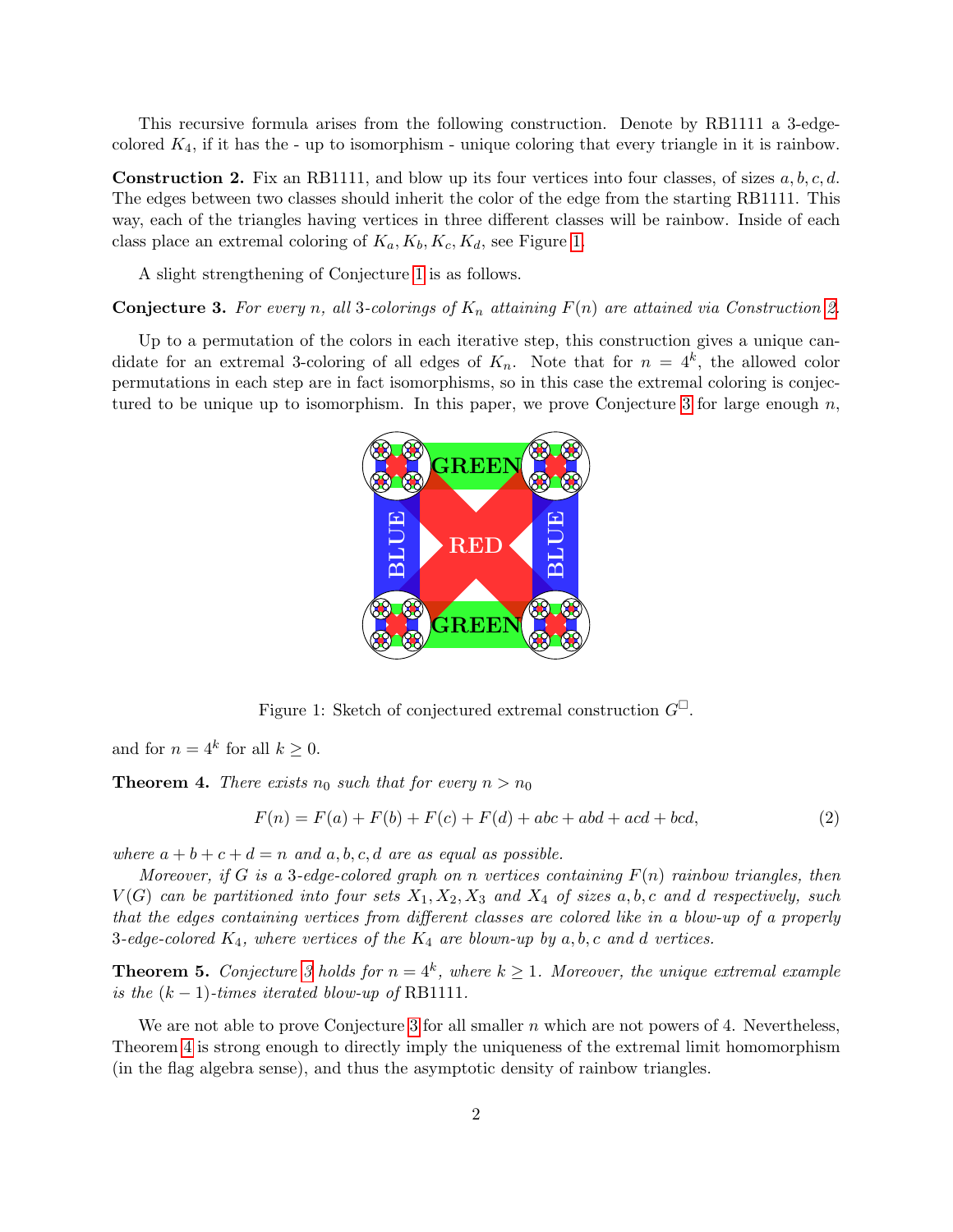<span id="page-2-0"></span>**Theorem 6.** The unique limit homomorphism maximizing the density of rainbow triangles is given by the sequence of the iterated blow-ups of RB1111. This implies that

$$
\lim_{n \to \infty} \frac{F(n)}{\binom{n}{3}} = 0.4.
$$

Counting the number of rainbow copies of given subgraphs was studied earlier, see for example [\[4\]](#page-22-1) on a similar problem on hypercubes. Another natural question about triangles in 3-colored complete graphs, determining the minimum number of the monochromatic triangles, was solved in  $|7|$ .

One of the tools we use to prove Theorem [6](#page-2-0) are flag algebras. The tool was introduced by Razborov [\[20\]](#page-23-1) as a general tool to approach problems from extremal combinatorics. Flag algebras have been successfully applied to various problems in extremal combinatorics. To name some of the applications, they were used for attacking the Caccetta-Häggkvist conjecture  $[14, 23]$  $[14, 23]$ , Turán-type problems in graphs [\[12,](#page-22-4) [13,](#page-22-5) [18,](#page-23-3) [19,](#page-23-4) [21,](#page-23-5) [24,](#page-23-6) [25\]](#page-23-7), 3-graphs [\[2,](#page-22-6) [9,](#page-22-7) [11\]](#page-22-8) and hypercubes [\[1,](#page-22-9) [5\]](#page-22-10), extremal problems in a colored environment [\[3,](#page-22-11) [7\]](#page-22-2), and also to problems in geometry [\[16\]](#page-23-8) or extremal theory of permutations [\[6\]](#page-22-12). For more details on these applications, see a recent survey of Razborov [\[22\]](#page-23-9).

In the case when flag algebras give a sharp bound on the density, usually the extremal structure is 'clean'. Even then, to obtain an exact result, it requires obtaining extra information from the flag algebra computations, and then apply some stability type method. In most cases, this last step uses results from the computation that certain small substructures appear with density  $o(1)$ .

For our problem, the conjectured extremal structure has an iterated structure, for which it is quite rare to obtain the precise density from flag algebra computations alone, see for example the problem on inducibility of small out-stars in oriented graphs [\[9\]](#page-22-7) (note that the problem of inducibility of all out-stars was recently solved by Huang [\[15\]](#page-23-10) using different techniques). In our case, a direct application of the semidefinite method gives only an upper bound on the limit value and shows that  $\lim_{n\to\infty} \frac{F(n)}{F(n)}$  $\frac{\binom{n}{n}}{\binom{n}{3}}$  < 0.40005. However, using flag algebras to find bounds on densities of other substructures and combining them with other combinatorial arguments, we manage to obtain the precise result, at least when n is a power of 4, or when n is sufficiently large. We hope that our methods may give some insights on how to attack some other hard problems.

### <span id="page-2-1"></span>2 Notation

We say that a 3-edge-colored graph  $G$  on n vertices is *extremal* if  $G$  contains the maximum number of rainbow triangles among all 3-edge-colored graphs on n vertices.

Given a graph G, we use  $V(G)$  and  $E(G)$  to denote its vertex set and edge set respectively, and write  $v(G) = |V(G)|$ .

Given two 3-edge-colored graphs  $G$  and  $G'$ , an *isomorphism* between  $G$  and  $G'$  is a bijection  $f: V(G) \to V(G')$  satisfying  $\{f(v_1), f(v_2)\} \in E(G')$  if and only if  $\{v_1, v_2\} \in E(G)$  and every pair of edges  $\{v_1, v_2\} \in E(G)$  and  $\{f(v_1), f(v_2)\} \in E(G')$  have the same color. Two 3-edge-colored graphs G and G' are *isomorphic*, which we denote by  $G \cong G'$ , if and only if there exists an isomorphism between  $G$  and  $G'$ .

In Section [4,](#page-5-0) we also use a coarser equivalence relation on 3-edge-colored graphs, the so-called color-blind isomorphism. We say that two 3-edge-colored graphs  $G$  and  $G'$  are color-blindly isomorphic if there exists a permutation  $\pi : \{1,2,3\} \to \{1,2,3\}$  and a bijection  $f : V(G) \to V(G')$ satisfying the following. A pair  $\{f(v_1), f(v_2)\}$  is an edge in G' if and only if  $\{v_1, v_2\} \in E(G)$ , and for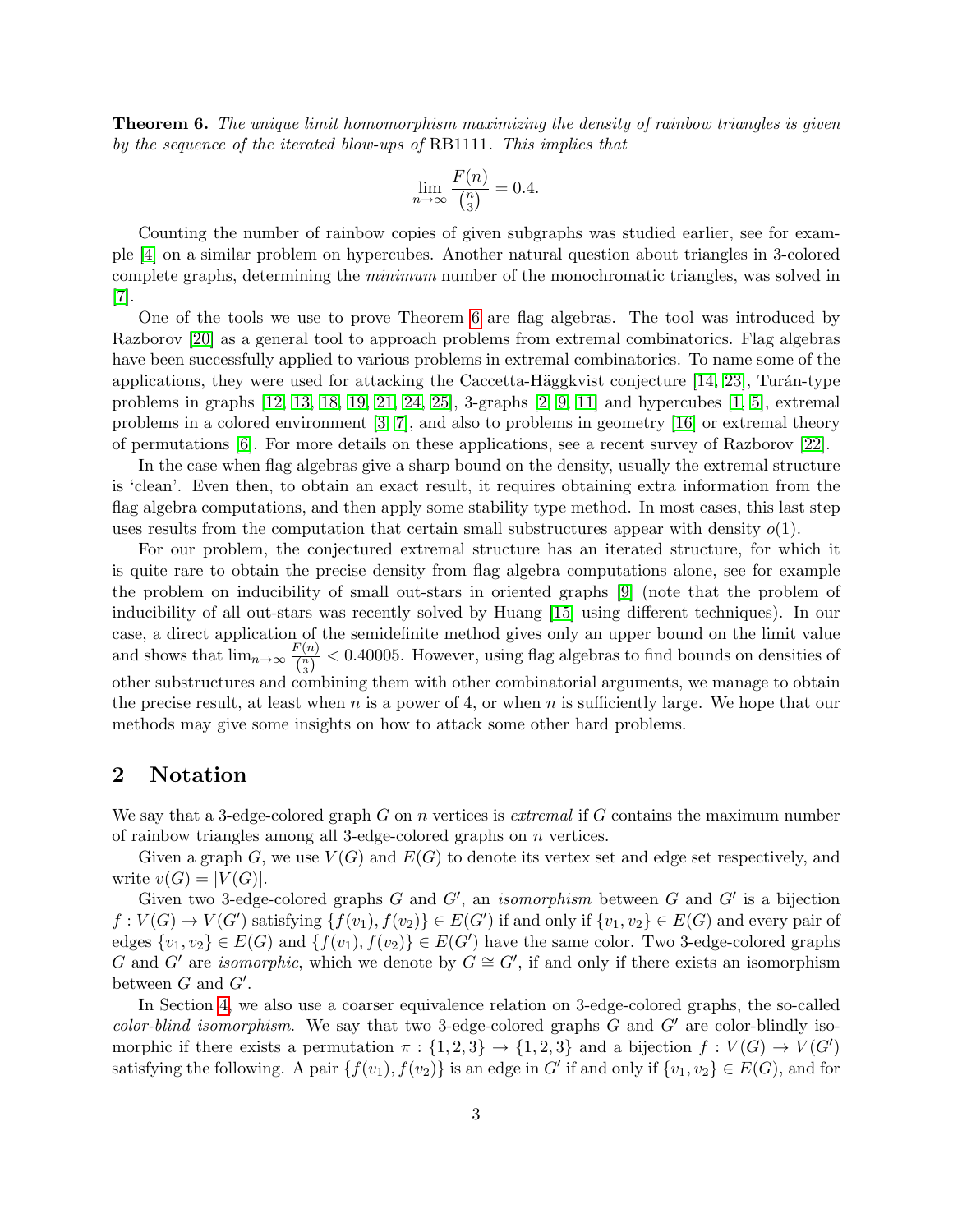every edge  $\{v_1, v_2\} \in E(G)$  colored by c the corresponding edge  $\{f(v_1), f(v_2)\} \in E(G')$  is colored by  $\pi(c)$ . In other words, G' becomes isomorphic to G (in the original sense) after renaming colors of all the edges in  $G'$  according to  $\pi$ .

For a 3-edge-colored graph G and a vertex set  $U \subseteq V(G)$ , denote by  $G[U]$  the induced 3-edgecolored subgraph of G by the vertex set U. For a vertex v of G, we abbreviate  $G[V \setminus \{v\}]$  to  $G-v.$ 

Let H be a 3-edge-colored graph on t vertices and G be a 3-edge-colored graph on n vertices with  $n \geq t$ . Denote by  $P(H, G)$  the number of t-subsets U of  $V(G)$  such that  $G[U] \cong H$ , and define the density of H in G to be

$$
p(H, G) = \frac{P(H, G)}{\binom{n}{t}}.
$$

In other words,  $p(H, G)$  is the probability that a random subset of  $V(G)$  of size t induces a copy of H.

Fix a 3-edge-colored complete graph G. We denote by RBT the density of the properly 3 edge-colored triangles, i.e., the probability that random 3 vertices from G induce a 3-edge-colored triangle. Analogously, let TCT be the probability that random 3 vertices from G induce a triangle colored with exactly two colors, and MONOT the probability that random 3 vertices from G induce a monochromatic triangle. Note that both TCT and MONOT can be expressed as a linear combination of subgraph densities (in fact, each of them can be expressed as a combination of three subgraph densities). Also note that  $RBT + TCT + MONOT = 1$ .

By RB1111, we denote the density of properly 3-edge-colored  $K_4$ s. Similarly, let RB2111 be the probability that random 5 vertices from  $G$  induces a 3-edge-colored graph containing exactly two copies of RB1111. In other words, the vertices induces a 5-vertex blow-up of RB1111, where the edge inside the unique blob of size 2 can be colored arbitrarily. Next, we write RB1111<sup>+</sup> for the probability that random 5 vertices from  $G$  contains exactly one copy of RB1111. Again, the values of RB2111 and RB1111<sup>+</sup> can be expressed as a linear combination of subgraph densities, and it follows that  $RB1111 = 2/5 \cdot RB2111 + 1/5 \cdot RB1111^+$ .

Finally, we define RB3111 and RB2211 to be the probabilities that random 6 vertices from G induces the appropriate 6-vertex blow-up of RB1111. Specifically, RB3111 is the probability that the induced graph is obtained from RB1111 by blowing-up one of its vertices twice and coloring the three edges inside the blob arbitrarily. RB2211 denotes the other option – the probability that we choose two different vertices of RB1111 and blow-up both of them once. See Figure [2](#page-4-0) for examples. As in all the previous cases, both RB3111 and RB2211 can be expressed as an appropriate linear combination of subgraph densities. Hence we call any of the probabilities defined in the last three paragraphs a density expression. With a slight abuse of notation, we will also use the same notation for the corresponding classes of subgraphs.

Let G be an extremal graph on n vertices and let D be some density expression. For any  $X \subseteq$  $V(G)$ , we denote by  $D(X)$  the density expression D restricted to subgraphs of G containing X, and we call  $D(X)$  the rooted density expression of D at X in G. For example, for  $X = \{x_1, x_2, x_3, x_4\}$ , the rooted density expression RB2211(X) is the probability that random  $6 - |X| = 2$  vertices from  $V(G) \setminus X$  extends X to a subgraph from RB2211. Equivalently, it is the number of RB2211s containing the four vertices  $x_1, x_2, x_3, x_4$  divided by  $\binom{n-4}{2}$  $\binom{-4}{2}$ . For a fixed vertex  $u \in V(G)$ , we write  $D(u)$  instead of  $D({u})$ . Similarly, for a fixed edge vw, we write  $D(vw)$  instead of  $D({v,w})$ .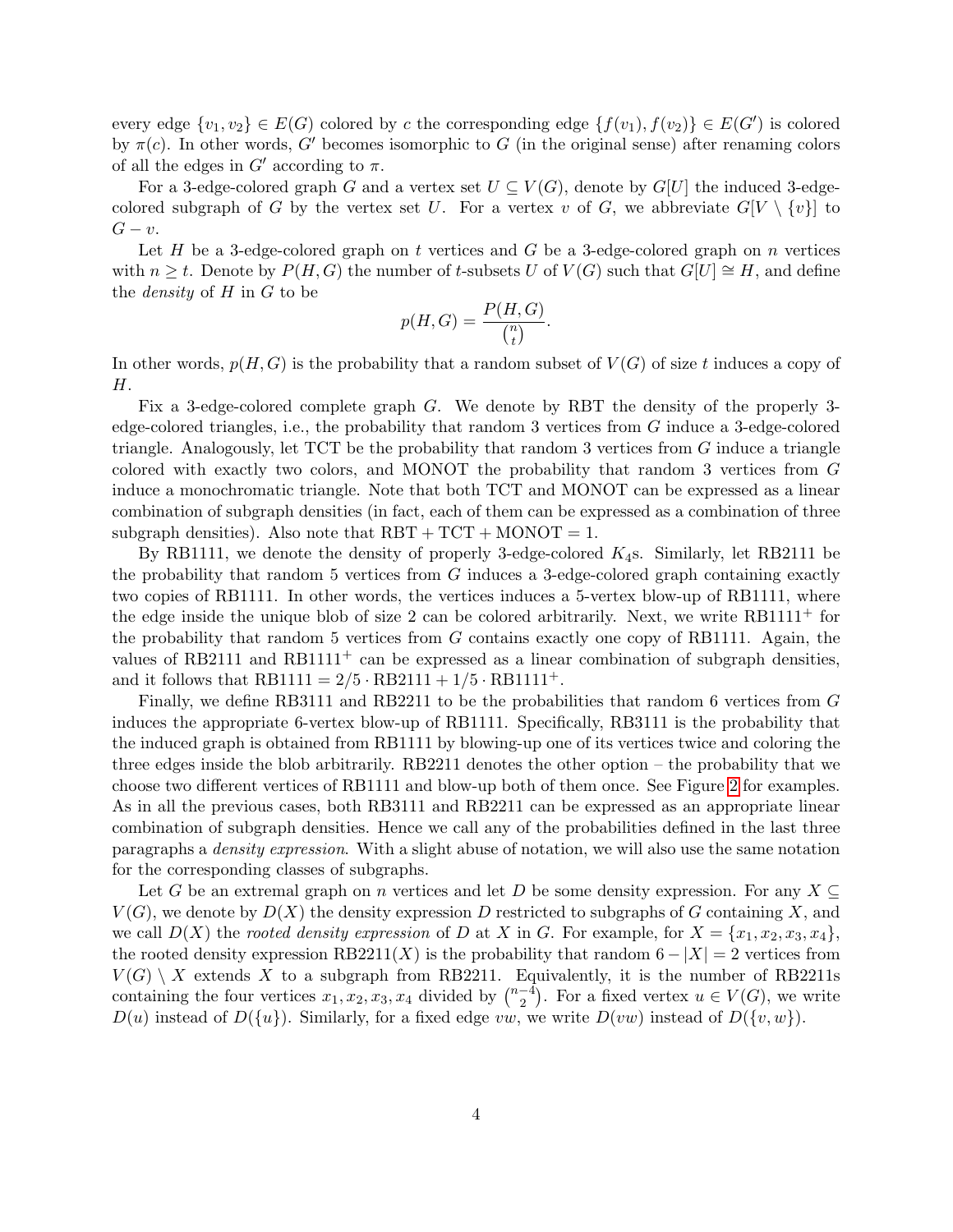

<span id="page-4-0"></span>Figure 2: Examples of small configurations.

### 3 Outline of the proof of Theorem [4](#page-1-3)

The proof has some technical parts, so we give a thorough outline of the main ideas and motivations. Theorems [5](#page-1-4) and [6](#page-2-0) are consequences of Theorem [4,](#page-1-3) which we will prove in Section [5.](#page-11-0) Note that the first statement in Theorem [4](#page-1-3) is a direct consequence of the second statement, so we only need to show the later one. We assume that  $G$  is a 3-edge-colored graph on  $n$  vertices maximizing the number of rainbow triangles.

Our first goal is to show that the vertices of G can be partitioned into four sets  $X_1, X_2, X_3, X_4$ of almost equal size such that the edges between the sets look like in a blow-up of the properly 3-edge-colored  $K_4$ , see Figure [3.](#page-13-0) We start by carefully choosing a properly 3-edge-colored  $K_4$  in G and use it to partition the vertices of G into sets  $Z_1, \ldots, Z_4$  and a trash set  $Z_0$ . In this process we are guided by the conjectured extremal graph  $G^{\Box}$ . In  $G^{\Box}$ , most RB1111s contain one vertex in each  $X_i$ . We call an RB1111 Z *outer* if there are at least  $n/2$  vertices v where  $Z + v$  forms RB2111. Once we have found an outer RB1111 (call it Z), adding any other vertex will result in an RB2111 in  $G^{\Box}$ . To recover the  $X_i$  from Z, we only have to check for every vertex in  $G - Z$ , which of the four vertices in  $Z$  is its twin.

Following this idea, we want to pick  $Z$  in  $G$ , such that  $Z$  lies in many RB2111s, and determine the  $Z_i$  accordingly. We can find such a Z through an averaging argument from bounds given to us from some standard flag algebra computations. But just knowing a bound on the number of RB2111s our set Z lies in will not tell us anything about the relative sizes of the  $Z_i$ , so this simple approach falls short of our goal. To remedy this problem, we look at subgraphs of size 6 instead. Adding two vertices to  $Z$  in the conjectured extremal graph gives us either an RB2211 or an RB3111. In  $G$ , the more RB2211s and the fewer RB3111s contain  $Z$ , the better the resulting sets  $Z_i$  will be balanced. Thus, we look for a  $Z$  maximizing

<span id="page-4-2"></span>
$$
RB2211(Z) - \frac{26}{9}RB3111(Z),\tag{3}
$$

where the value  $\frac{26}{9}$  comes from our attempt to minimize<sup>[1](#page-4-1)</sup> the gap in [\(15\)](#page-12-0) from Section [5.](#page-11-0) Again, the best we can do is to find a Z which achieves at least the average of [\(3\)](#page-4-2) over all RB1111.

<span id="page-4-1"></span><sup>&</sup>lt;sup>1</sup>If  $\frac{26}{9}$  was replaced by 3, this function would be 0 in case all classes have the same sizes. Using a number a somewhat smaller than 3 forces the classes being more balanced.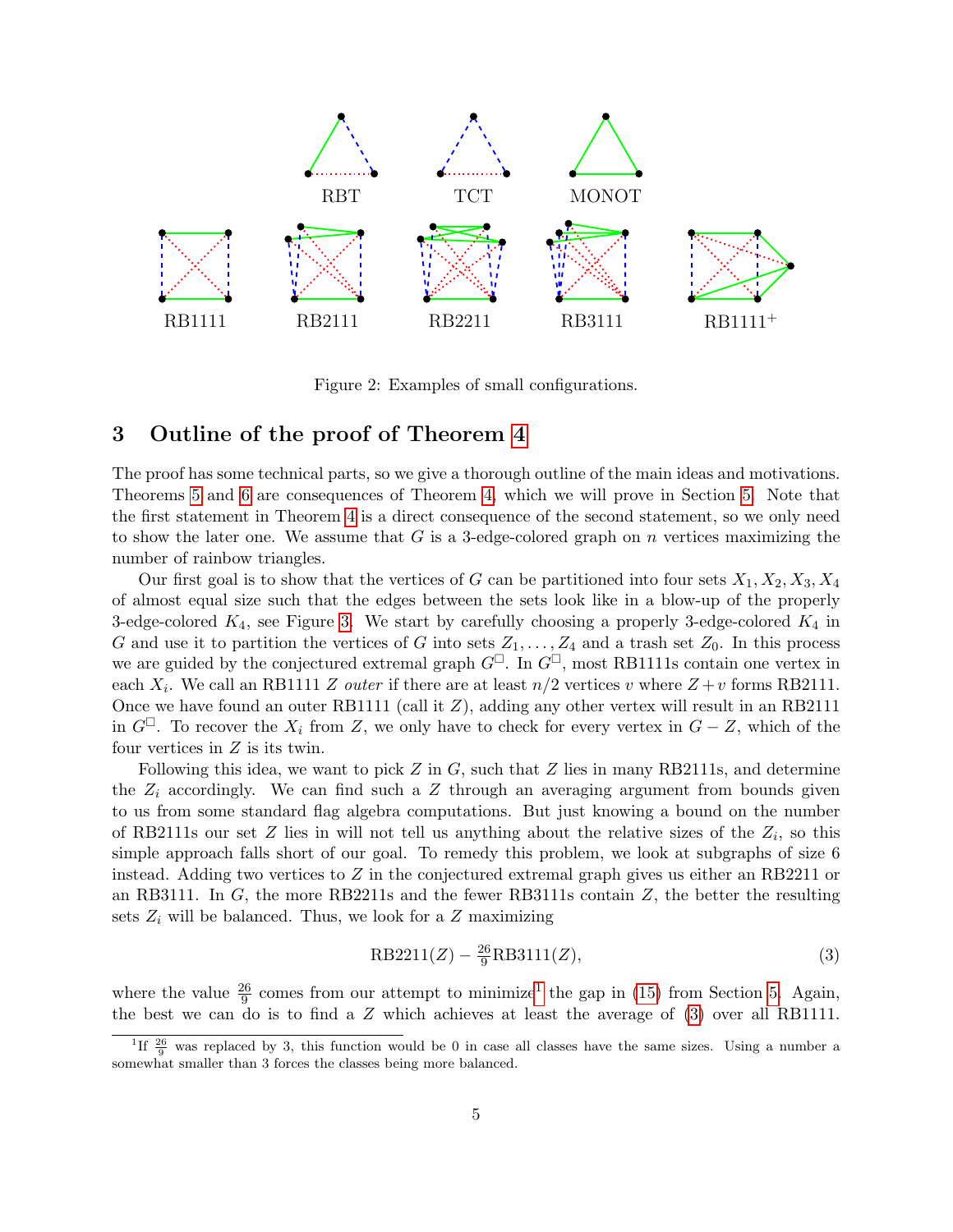Unfortunately, the bounds on the  $Z_i$  we get from this Z are not quite strong enough to later push through the whole proof, so we have to work yet a little harder. Notice that in  $G^{\Box}$ , there are also RB1111s inside each of the four  $X_i$ . These *inner* RB1111s have much lower values in [\(3\)](#page-4-2), so the average of that function is pushed down. On the other hand, if a vertex is added to an inner RB1111, in most cases it results in a copy of  $RB1111<sup>+</sup>$  and not RB2111 (which are always the result when starting from an outer RB1111). Following this observation, we consider the quantity

<span id="page-5-1"></span>
$$
RB2211(Z) - \frac{26}{9}RB3111(Z) + \frac{27}{1000}RB1111^+(Z)
$$
\n(4)

instead, where again  $\frac{27}{1000}$  comes from optimizing [\(15\)](#page-12-0) like  $\frac{26}{9}$ . The average of [\(4\)](#page-5-1) over all RB1111 is a little higher than the average of [\(3\)](#page-4-2) in  $G^{\Box}$ , and the lower bound we get from flag algebra computations is improved as well. With this bound in hand, we can now find our  $Z$  by an averaging argument, and we can guarantee that the resulting  $\{Z_i\}_{i=1}^4$  are fairly balanced, and contain most vertices of G. An edge between  $Z_i$  and  $Z_j$  is funky for  $1 \leq i < j \leq 4$  if its color is different from what the RB1111 spanned by  $Z$  suggests. There are only few funky edges, as every such edge reduces RB2211( $Z$ ). We remove (very few) vertices incident to too many funky edges from  $Z_i$ , and obtain  $X_1, \ldots, X_4$  and a trash set  $X_0$  of all remaining vertices, while still maintaining fairly strong bounds on the sizes of  $X_i$ s.

Using this structure, we can now step by step get closer to our goal. In Claim [12](#page-13-1) we show that a vertex in  $X_i$  is not adjacent to almost all other vertices in  $X_i$  by edges of only one color. Otherwise, this vertex would lie in too few rainbow triangles, contradicting the simple Proposition [8](#page-8-0) with the consequence that  $RBT(v) = 0.4 + o(1)$  for every vertex v in G.

The remainder of the proof uses mostly recoloring arguments; we rule out certain scenarios by showing that recoloring some edges in these scenarios would increase the number of rainbow triangles.

If some edge uv is funky with  $v \in X_i$ , then the vast majority of the edges from v to other vertices in  $X_i$  must have the same color, as otherwise recoloring uv would increase the number of rainbow triangles. This is stated precisely in Claim [13.](#page-14-0)

The last two claims show that every vertex incident to funky edges must be incident to more than 0.4n edges of the same color. Using bounds from another flag algebra computation, we can show that this can occur only for very few vertices in Claim [15,](#page-16-0) and therefore the funky edges are incident to only a very small number of vertices. Using this knowledge, we can use a recoloring argument very similar to the one in Claim [13,](#page-14-0) yielding bounds contradicting Claim [12.](#page-13-1) This contradiction shows that in fact there are no funky edges.

Therefore, all the edges between  $X_i$  and  $X_j$  have the right color but we still need to deal with vertices in  $X_0$ . In Claims [17](#page-17-0) and [18](#page-17-1) we show that if we forcefully include a vertex from  $X_0$  in any  $X_i$ , it will result in many funky edges. In other words, every vertex in  $X_0$  looks very different from vertices in the other  $X_i$ . In fact, vertices in  $X_0$  look so different from vertices in the  $X_i$  that we can show that they cannot lie in enough rainbow triangles, so  $X_0$  must be empty. This last argument in Claim [19](#page-19-0) relies on a massive case analysis handled by the computer, as we are maximizing a quadratic function over a 12-dimensional polytope with thousands of facets.

To complete the proof, we show in Claim [20](#page-20-0) that the sizes of the  $X_i$  are almost balanced.

# <span id="page-5-0"></span>4 Flag algebras

The aim of this section is to establish the following statement.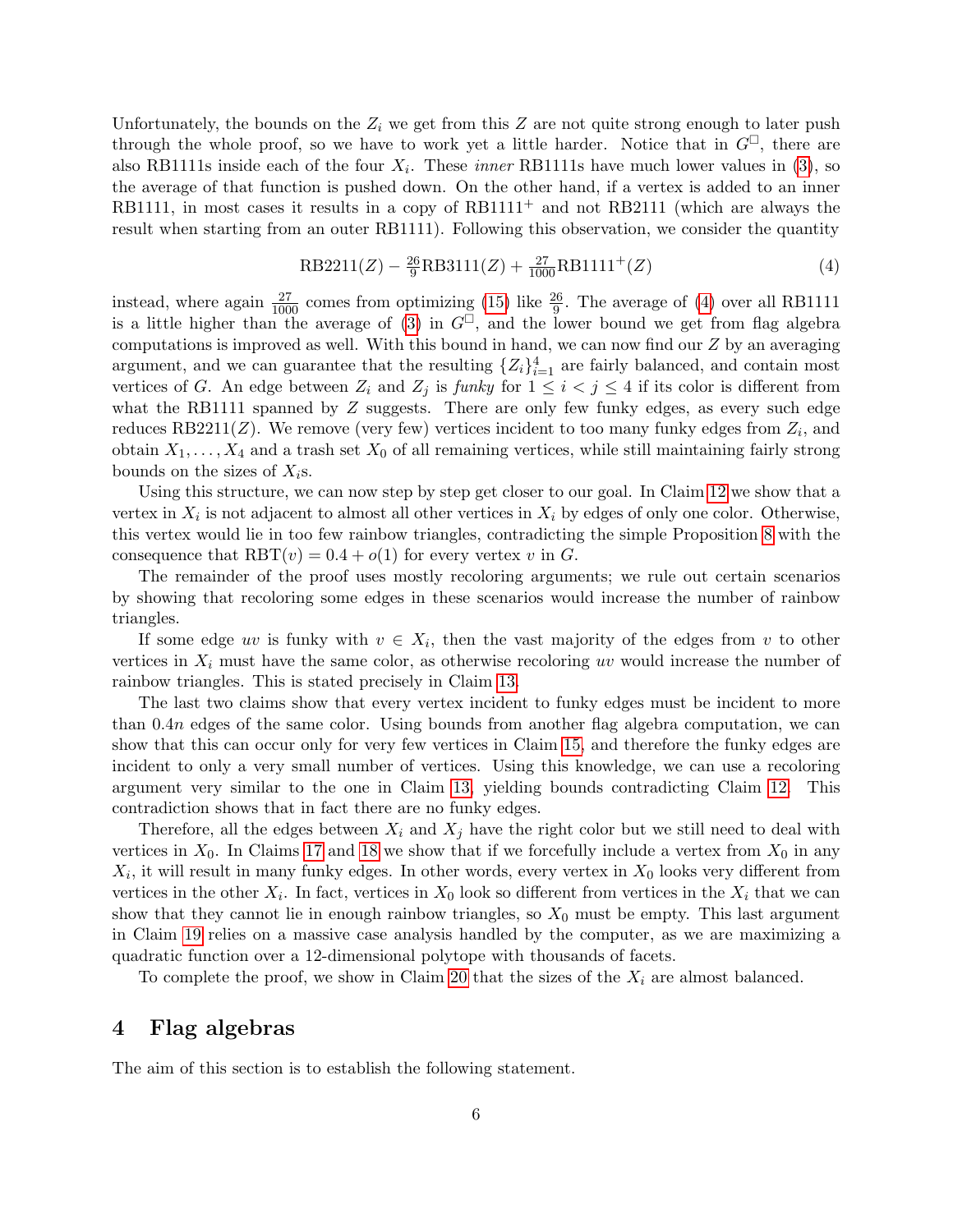<span id="page-6-2"></span>**Proposition 7.** There exists  $n_0 \in \mathbb{N}$  such that every extremal 3-edge-colored complete graph G on at least  $n_0$  vertices has the following properties:

$$
\frac{4}{15}RB2211 - \frac{26}{45}RB3111 + \frac{27}{5000}RB1111^+ > 0.002629395;
$$
 (5)

<span id="page-6-4"></span><span id="page-6-3"></span><span id="page-6-1"></span><span id="page-6-0"></span>
$$
RBT < 0.40005; \tag{6}
$$

$$
RB1111 < 0.09523837; \tag{7}
$$

$$
\frac{1}{3}TCT + MONOT < 0.33343492. \tag{8}
$$

Let us give the related subgraph densities in Construction [2:](#page-1-1)

$$
RB2211 = 270/1023,
$$
  
\nRB1111<sup>+</sup> = 2/357,  
\nRB1111 = 2/21,  
\nRB1111 = 2/21,  
\nTCT/3 + MONOT = 1/3.

We also list the arithmetic values of  $(5)$  to  $(8)$  for Construction [2](#page-1-1) below:

$$
\frac{4}{15}RB2211 - \frac{26}{45}RB3111 + \frac{27}{5000}RB1111^+ \approx 0.002636964;
$$
  
RBT = 0.4;  
RB1111  $\approx$  0.095238095;  

$$
\frac{1}{3}TCT + MONOT \approx 0.3333333333.
$$

The main tool used for the proof of Proposition [7](#page-6-2) is flag algebras.

#### 4.1 Flag algebra terminology

Let us now introduce the terminology related to flag algebras needed in this paper. Since we deal only with 3-edge-colored complete graphs, we restrict our attention just to this particular case. The central notions we are going to introduce are an algebra A and algebras  $\mathcal{A}^{\sigma}$ , where  $\sigma$  is a fixed 3-edge-coloring of a complete graph. Let us point out that we build flag algebras here with respect to the color-blind isomorphism instead of the standard isomorphism of 3-edge-colored graphs. This has been done only due to technical reasons, specifically, it decreased the computational effort needed for proving the inequalities in Proposition [7.](#page-6-2) Note that all the density expressions defined in Section [2](#page-2-1) are invariant under permutations of the colors. Therefore, the values of the density expressions defined in Section [2](#page-2-1) can be expressed as certain linear combinations of color-blind subgraph densities.

In order to precisely describe algebras  $A$  and  $A^{\sigma}$ , we first need to introduce some additional notation. Let  $\mathcal F$  be the set of all finite 3-edge-colored complete graphs modulo color-blind isomorphism. Next, for every  $\ell \in \mathbb{N}$ , let  $\mathcal{F}_{\ell} \subset \mathcal{F}$  be the set of  $\ell$ -vertex 3-edge-colored graphs from  $\mathcal{F}$ . For  $H \in \mathcal{F}_\ell$  and  $H' \in \mathcal{F}_{\ell'}$ , recall that  $p(H, H')$  is the probability that a randomly chosen subset of  $\ell$ vertices in H' induces a subgraph isomorphic to H. Note that  $p(H, H') = 0$  if  $\ell' < \ell$ . Let  $\mathbb{R} \mathcal{F}$  be the set of all formal linear combinations of elements of  $\mathcal F$  with real coefficients. Furthermore, let  $\mathcal K$ be the linear subspace of  $\mathbb{R} \mathcal{F}$  generated by all linear combinations of the form

$$
H - \sum_{H' \in \mathcal{F}_{v(H)+1}} p(H,H') \cdot H'.
$$

Finally, we define A to be the space  $\mathbb{R} \mathcal{F}$  factorized by K.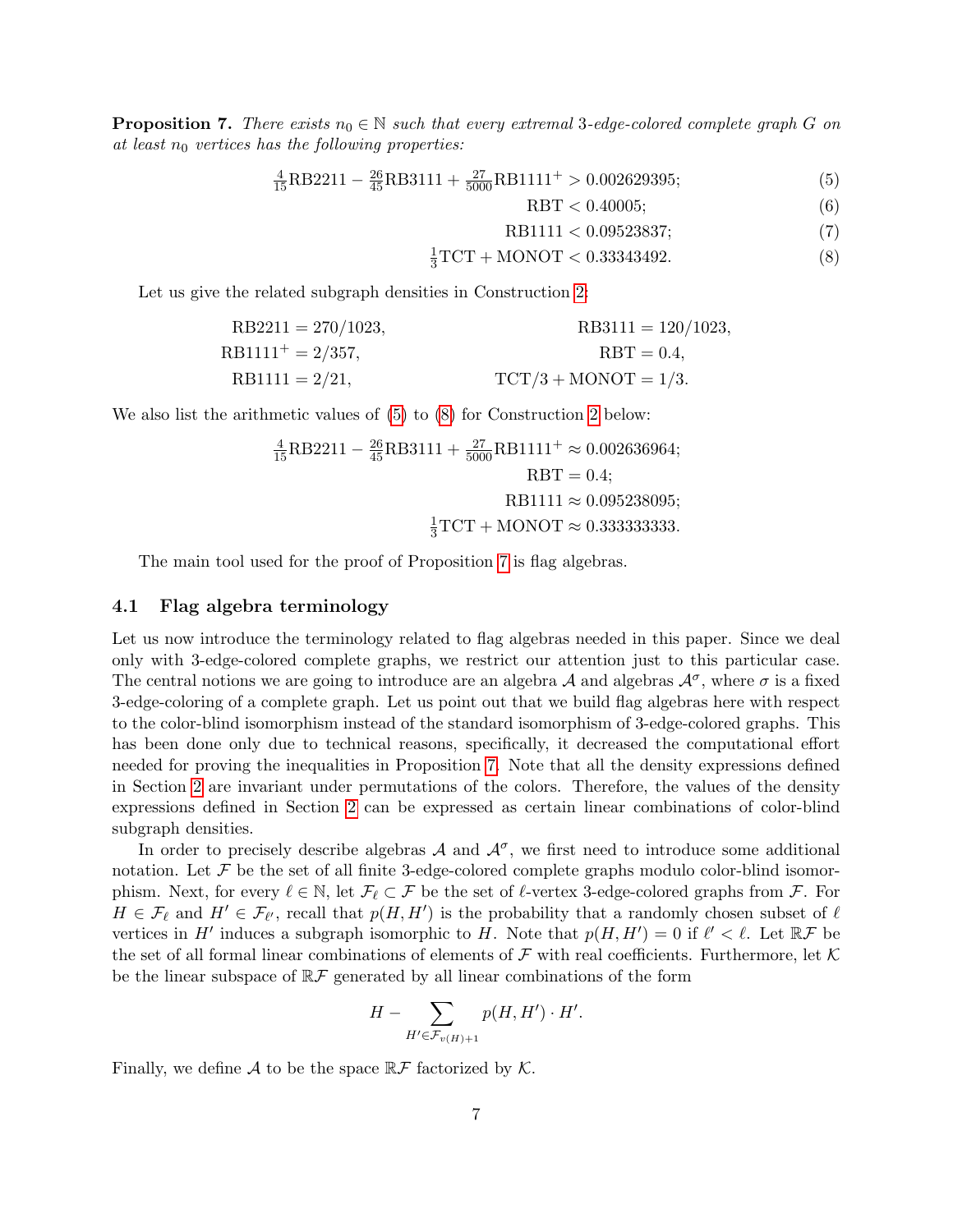The space A has naturally defined linear operations of an addition, and a multiplication by a real number. We now introduce a multiplication inside  $A$ . We first define it on the elements of F in the following way. For  $H_1, H_2 \in \mathcal{F}$ , and  $H \in \mathcal{F}_{v(H_1)+v(H_2)}$ , we define  $p(H_1, H_2; H)$  to be the probability that a randomly chosen subset of  $V(H)$  of size  $v(H_1)$  and its complement induce in H subgraphs color-blindly isomorphic to  $H_1$  and  $H_2$ , respectively. We set

$$
H_1 \times H_2 = \sum_{H \in \mathcal{F}_v(H_1) + v(H_2)} p(H_1, H_2; H) \cdot H.
$$

The multiplication on F has a unique linear extension to  $\mathbb{R}$ F, which yields a well-defined multiplication also in the factor algebra  $\mathcal A$ . A formal proof of this can be found in [\[20,](#page-23-1) Lemma 2.4].

Let us now move to the definition of an algebra  $\mathcal{A}^{\sigma}$ , where  $\sigma \in \mathcal{F}$  is an arbitrary 3-edge-colored complete graph with a fixed labelling of its vertex set. The labelled graph  $\sigma$  is usually called a type within the flag algebra framework. Without loss of generality, we will assume that the vertices of  $\sigma$  are labelled by 1, 2, ...,  $v(\sigma)$ . Now we follow almost the same lines as in the definition of A. We define  $\mathcal{F}^{\sigma}$  to be the set of all finite 3-edge-colored complete graphs H with a fixed *embedding* of  $\sigma$ , i.e., an injective mapping  $\theta$  from  $V(\sigma)$  to  $V(H)$  such that im( $\theta$ ) induces in H a subgraph isomorphic to  $\sigma$ . Again, the graphs in  $\mathcal{F}^{\sigma}$  are considered modulo color-blind isomorphism. The elements of  $\mathcal{F}^{\sigma}$  are usually called  $\sigma$ -*flags* and the subgraph induced by  $\text{im}(\theta)$  is called the *root* of a  $\sigma$ -flag.

Again, for every  $\ell \in \mathbb{N}$ , we define  $\mathcal{F}_{\ell}^{\sigma} \subset \mathcal{F}^{\sigma}$  to be the set of the  $\sigma$ -flags from  $\mathcal{F}^{\sigma}$  that have size  $\ell$  (i.e., the  $\sigma$ -flags with the underlying 3-edge-colored graph having  $\ell$  vertices). Analogously to the case for A, for two 3-edge-colored graphs  $H, H' \in \mathcal{F}^{\sigma}$  with the embeddings of  $\sigma$  given by  $\theta, \theta'$ , we set  $p(H, H')$  to be the probability that a randomly chosen subset of  $v(H) - v(\sigma)$  vertices in  $V(H') \setminus \theta'(V(\sigma))$  together with  $\theta'(V(\sigma))$  induces a subgraph that is color-blindly isomorphic to H through an isomorphism f that preserves the embedding of  $\sigma$ . In other words, the color-blind isomorphism f has to satisfy  $f(\theta') = \theta$ . Let  $\mathbb{R} \mathcal{F}^{\sigma}$  be the set of all formal linear combinations of elements of  $\mathcal{F}^{\sigma}$  with real coefficients, and let  $\mathcal{K}^{\sigma}$  be the linear subspace of  $\mathbb{R}\mathcal{F}^{\sigma}$  generated by all the linear combinations of the form

$$
H - \sum_{H' \in \mathcal{F}_{v(H)+1}^{\sigma}} p(H, H') \cdot H'.
$$

We define  $\mathcal{A}^{\sigma}$  to be  $\mathbb{R}\mathcal{F}^{\sigma}$  factorised by  $\mathcal{K}^{\sigma}$ .

We now describe the multiplication of two elements from  $\mathcal{F}^{\sigma}$ . Let  $H_1, H_2 \in \mathcal{F}^{\sigma}$ ,

 $H \in \mathcal{F}_{v(H_1)+v(H_2)-v(\sigma)}^{\sigma}$ , and  $\theta$  be the fixed embedding of  $\sigma$  in H. As in the definition of multiplication for A, we define  $p(H_1, H_2; H)$  to be the probability that a randomly chosen subset of  $V(H)\setminus \theta(V(\sigma))$ of size  $v(H_1) - v(\sigma)$  and its complement in  $V(H) \setminus \theta(V(\sigma))$  of size  $v(H_2) - v(\sigma)$ , extend  $\theta(V(\sigma))$ in H to subgraphs color-blindly isomorphic to  $H_1$  and  $H_2$ , respectively. Again, by isomorphic here we mean that there is a color-blind isomorphism that preserves the fixed embedding of  $\sigma$ . This definition naturally extends to  $\mathcal{A}^{\sigma}$ .

Now consider an infinite sequence  $(G_n)_{n\in\mathbb{N}}$  of 3-edge-colored complete graphs of increasing orders. We say that the sequence  $(G_n)_{n\in\mathbb{N}}$  is *convergent* if the probability  $p(H, G_n)$  has a limit for every  $H \in \mathcal{F}$ . A standard compactness argument (e.g., using Tychonoff's theorem) yields that every such infinite sequence has a convergent subsequence. All the following results can be found in [\[20\]](#page-23-1). Fix a convergent increasing sequence  $(G_n)_{n\in\mathbb{N}}$  of 3-edge-colored graphs. For every  $H \in \mathcal{F}$ , we set  $\phi(H) = \lim_{n\to\infty} p(H, G_n)$  and linearly extend  $\phi$  to A. We usually refer to the mapping  $\phi$  as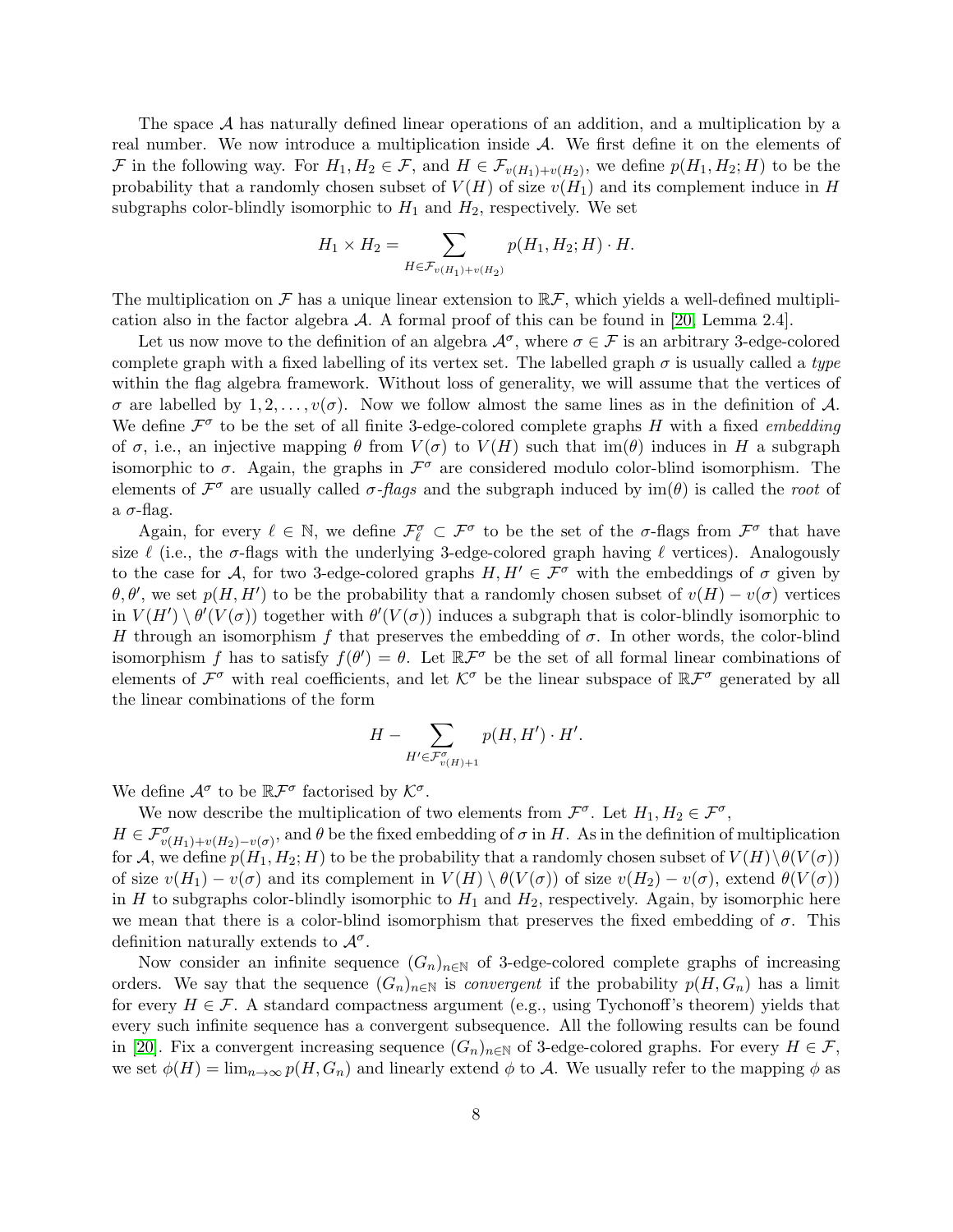to the limit of the sequence. The obtained mapping  $\phi$  is a homomorphism from A to R. Moreover, for every  $H \in \mathcal{F}$ , we obtain  $\phi(H) \geq 0$ . Let  $\text{Hom}^+(\mathcal{A}, \mathbb{R})$  be the set of all such homomorphisms, i.e., the set of all homomorphisms  $\psi$  from the algebra A to R such that  $\psi(H) \geq 0$  for every  $H \in \mathcal{F}$ . It is interesting to see that this set is exactly the set of all limits of convergent sequences of 3-edge-colored complete graphs [\[20,](#page-23-1) Theorem 3.3].

Let  $(G_n)_{n\in\mathbb{N}}$  be a convergent sequence of 3-edge-colored graphs and  $\phi \in \text{Hom}^+(\mathcal{A}, \mathbb{R})$  be its limit. For  $\sigma \in \mathcal{F}$  and an embedding  $\theta$  of  $\sigma$  in  $G_n$ , we define  $G_n^{\theta}$  to be the 3-edge-colored graph rooted on the copy of  $\sigma$  that corresponds to  $\theta$ . For every  $n \in \mathbb{N}$  and  $H^{\sigma} \in \mathcal{F}^{\sigma}$ , we define  $p_n^{\theta}(H^{\sigma}) =$  $p(H^{\sigma}, G_n^{\sigma})$ . Picking  $\theta$  at random gives rise to a probability distribution  $\mathbf{P}_n^{\sigma}$  on mappings from  $\mathcal{A}^{\sigma}$  to  $\mathbb{R}$ , for every  $n \in \mathbb{N}$ . Since  $p(H, G_n)$  converges (as n tends to infinity) for every  $H \in \mathcal{F}$ , the sequence of these probability distributions on mappings from  $\mathcal{A}^{\sigma}$  to R also converges [\[20,](#page-23-1) Theorems 3.12 and 3.13. We denote the limit probability distribution by  $\mathbf{P}^{\sigma}$ . In fact, for any  $\sigma$ such that  $\phi(\sigma) > 0$ , the homomorphism  $\phi$  itself fully determines the random distribution  $\mathbf{P}^{\sigma}$  [\[20,](#page-23-1) Theorem 3.5. Furthermore, any mapping  $\phi^{\sigma}$  from the support of the distribution  $\mathbf{P}^{\sigma}$  is in fact a homomorphism from  $\mathcal{A}^{\sigma}$  to R such that  $\phi^{\sigma}(H^{\sigma}) \geq 0$  for all  $H^{\sigma} \in \mathcal{F}^{\sigma}$  [\[20,](#page-23-1) Proof of Theorem 3.5].

The last notion we introduce is the *averaging* (or downward) operator  $\llbracket \cdot \rrbracket_{\sigma} : \mathcal{A}^{\sigma} \to \mathcal{A}$ . It is a linear operator defined on the elements of  $H^{\sigma} \in \mathcal{F}^{\sigma}$  by  $[[H^{\sigma}]]_{\sigma} = p_H^{\sigma} \cdot H^{\emptyset}$ , where  $H^{\emptyset}$  is the undebtack  $H^{\sigma}$  order and  $H^{\sigma}$  and  $H^{\sigma}$  is the unobsolutive that (unlabeled) 3-edge-colored graph from F corresponding to  $H^{\sigma}$ , and  $p_H^{\sigma}$  is the probability that a random injective mapping from  $V(\sigma)$  to  $V(H^{\emptyset})$  is an embedding of  $\sigma$  in  $H^{\emptyset}$  yielding a  $\sigma$ -flag color-blindly isomorphic to  $H^{\sigma}$ . The key relation between  $\phi$  and  $\phi^{\sigma}$  is the following:

$$
\forall H^{\sigma} \in \mathcal{A}^{\sigma}, \quad \phi \left( \llbracket H^{\sigma} \rrbracket_{\sigma} \right) = \phi \left( \llbracket \sigma \rrbracket_{\sigma} \right) \cdot \int \phi^{\sigma} (H^{\sigma}),
$$

where the integration is over the probability space given by the random distribution  $\mathbf{P}^{\sigma}$  on  $\phi^{\sigma}$ . Therefore, if  $\phi^{\sigma}(A^{\sigma}) \ge 0$  almost surely for some  $A^{\sigma} \in \mathcal{A}^{\sigma}$ , then  $\phi(\llbracket A^{\sigma} \rrbracket_{\sigma}) \ge 0$ . In particular,

<span id="page-8-1"></span>
$$
\forall A^{\sigma} \in \mathcal{A}^{\sigma}, \quad \phi \left( \left[ (A^{\sigma})^2 \right]_{\sigma} \right) \ge 0. \tag{9}
$$

The semidefinite method is a tool from the flag algebra framework that, for a given density problem of the form

$$
\min_{\phi \in \mathrm{Hom}^+(\mathcal{A}, \mathbb{R})} \phi(A),
$$

where  $A \in \mathcal{A}$ , systematically searches for 'best possible' inequalities of the form [\(9\)](#page-8-1). If we fix in advance an upper bound on the size of graphs in the terms of inequalities we will be using, we can find the best inequalities of the form [\(9\)](#page-8-1) using semidefinite programming. Furthermore, it is easy to extend this basic semidefinite method in such a way that together with inequalities [\(9\)](#page-8-1), it uses also inequalities from a given finitely-dimensional linear subspace of A.

#### 4.2 Proof of Proposition [7](#page-6-2)

We start this section by showing that in an extremal graph, every two vertices participate in almost the same number of rainbow triangles.

<span id="page-8-0"></span>**Proposition 8.** In an extremal graph G on n vertices, for any pair of vertices  $u, v \in V(G)$ , we have  $\binom{n-1}{2}$  $\binom{-1}{2} (RBT(u) - RBT(v)) \leq n-2.$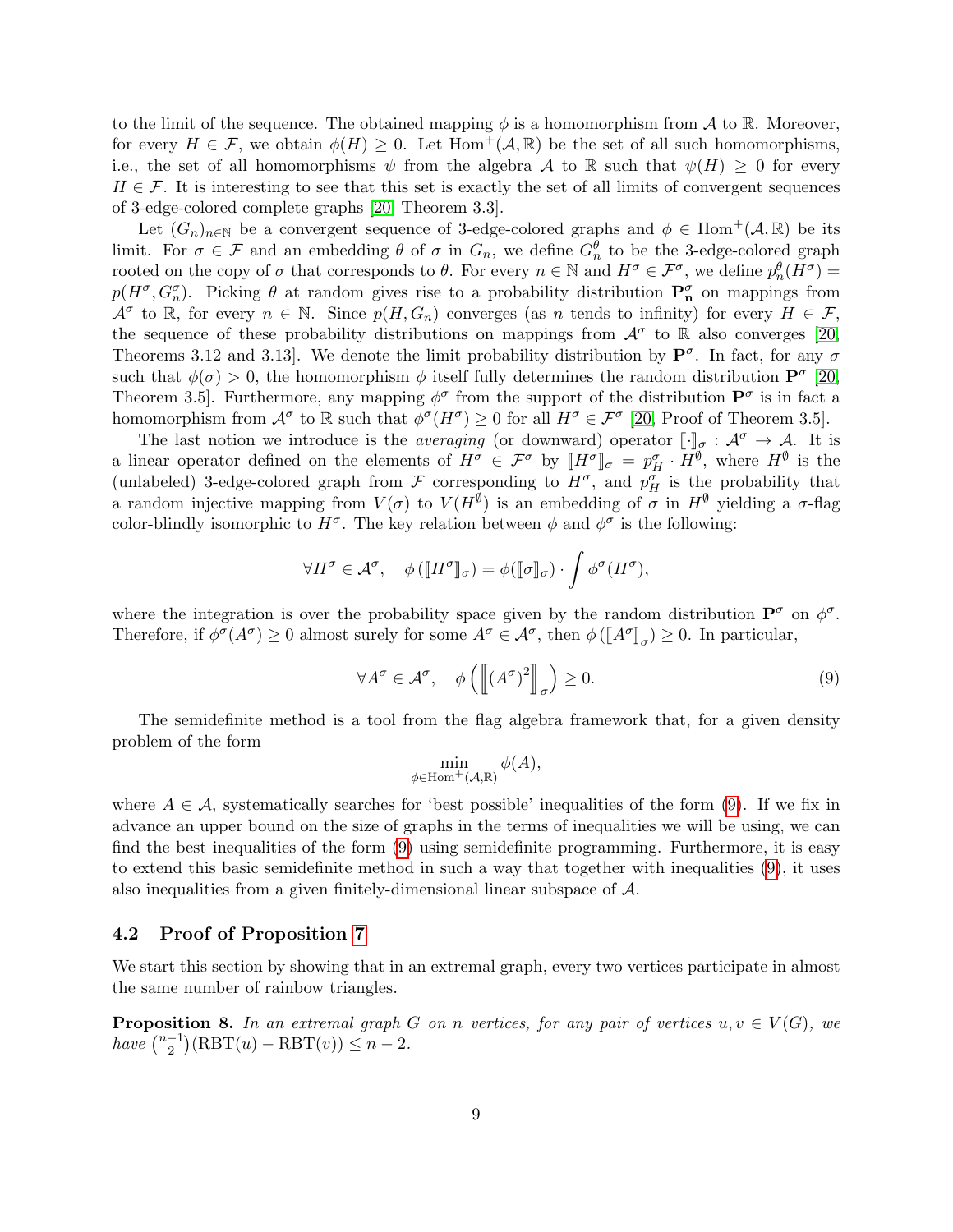*Proof.* Otherwise, we could delete v and duplicate u to  $u'$ , i.e., for every vertex x we could color the edge  $xu'$  as  $xu$ . This implies that the color of  $uu'$  does not matter since  $uu'$  will not be in a rainbow triangle anyways. Let us call the new graph  $G'$ . Then

$$
F(G') - F(G) \ge {n-1 \choose 2} (RBT(u) - RBT(v)) - {n-2 \choose 1} RBT(uv)
$$
  
 
$$
\ge {n-1 \choose 2} (RBT(u) - RBT(v)) - (n-2) > 0,
$$

a contradiction.

Combining this with the bound given by the iterative construction depicted in Figure [1](#page-1-0) yields the following.

#### <span id="page-9-0"></span>Corollary 9. In an extremal graph G,  $RBT(v) \geq 0.4 - o(1)$  for all vertices  $v \in V(G)$ .

Let  $(E_n)_{n\in\mathbb{N}}$  be any convergent sequence of extremal graphs of increasing orders with  $e \in$ Hom<sup>+</sup>( $\mathcal{F}, \mathbb{R}$ ) being its limit. We call such e an extremal limit. We now look at the additional properties that every extremal limit needs to satisfy. We start with a "flag algebra version" of Corollary [9.](#page-9-0)

Corollary 10. Let  $\sigma$  be the 1-vertex type, RBT<sup> $\sigma$ </sup> be the  $\sigma$ -flag of size three with all three edges colored differently (which is unique up to color-blind isomorphism), e be an extremal limit and  $e^{\sigma}$ be a random homomorphism drawn from  $\mathbf{P}^{\sigma}$  of e. Then with probability 1,

$$
e^{\sigma} \left( \text{RBT}^{\sigma} - 1/4 \right) \ge 0.
$$

Furthermore, for any real  $w \geq 0$  and  $F^{\sigma} \in \mathcal{F}^{\sigma}$ , it follows that

<span id="page-9-1"></span>
$$
e(w \cdot [F^{\sigma} \times (\text{RBT}^{\sigma} - 1/4)]_{\sigma}) \ge 0. \tag{10}
$$

 $\Box$ 

Next, we apply four times the semidefinite method that seeks for inequalities of the form [\(9\)](#page-8-1) and [\(10\)](#page-9-1) to conclude the following.

<span id="page-9-2"></span>Lemma 11. For every extremal limit e:

$$
e\left(\frac{4}{15}\text{RB}2211-\frac{26}{45}\text{RB}3111+\frac{27}{5000}\text{RB}1111^+\right)\geq\frac{14659368409762259334120822071345940493779}{5575186299632655785383929568162090376495104};\\e(\text{RBT})\leq\frac{11151645199111581268390153119301740786646069}{27875931498163278926919647840810451882475520};\\e(\text{RB1111})\leq\frac{265485807942351943716784898403205143897069}{2787593149816327892691964784081045188247552};\\e\left(\frac{1}{3}\text{TCT}+\text{MONOT}\right)\leq\frac{5576885389284149539505627500589996258413877}{1672555889897967356151788704486271129485312}.
$$

Proof. At the beginning, we express all four left-hand sides as a linear combination of densities of graphs on 6 vertices. Note that  $|\mathcal{F}_6| = 4300$ .

The first inequality can be obtained as the sum of the following inequalities:

• 163 inequalities of the form  $e\left(\left\|\left(\sum_{F\in\mathcal{F}_5^{\sigma}}x_F\cdot F\right)^2\right\|_{\infty}\right)$ σ  $\Big) \geq 0$ , where  $\sigma$  is a (not always the same) type of on 4 vertices and  $x_F \in \mathbb{Q}$  for all  $F \in \mathcal{F}_5^{\sigma}$ ,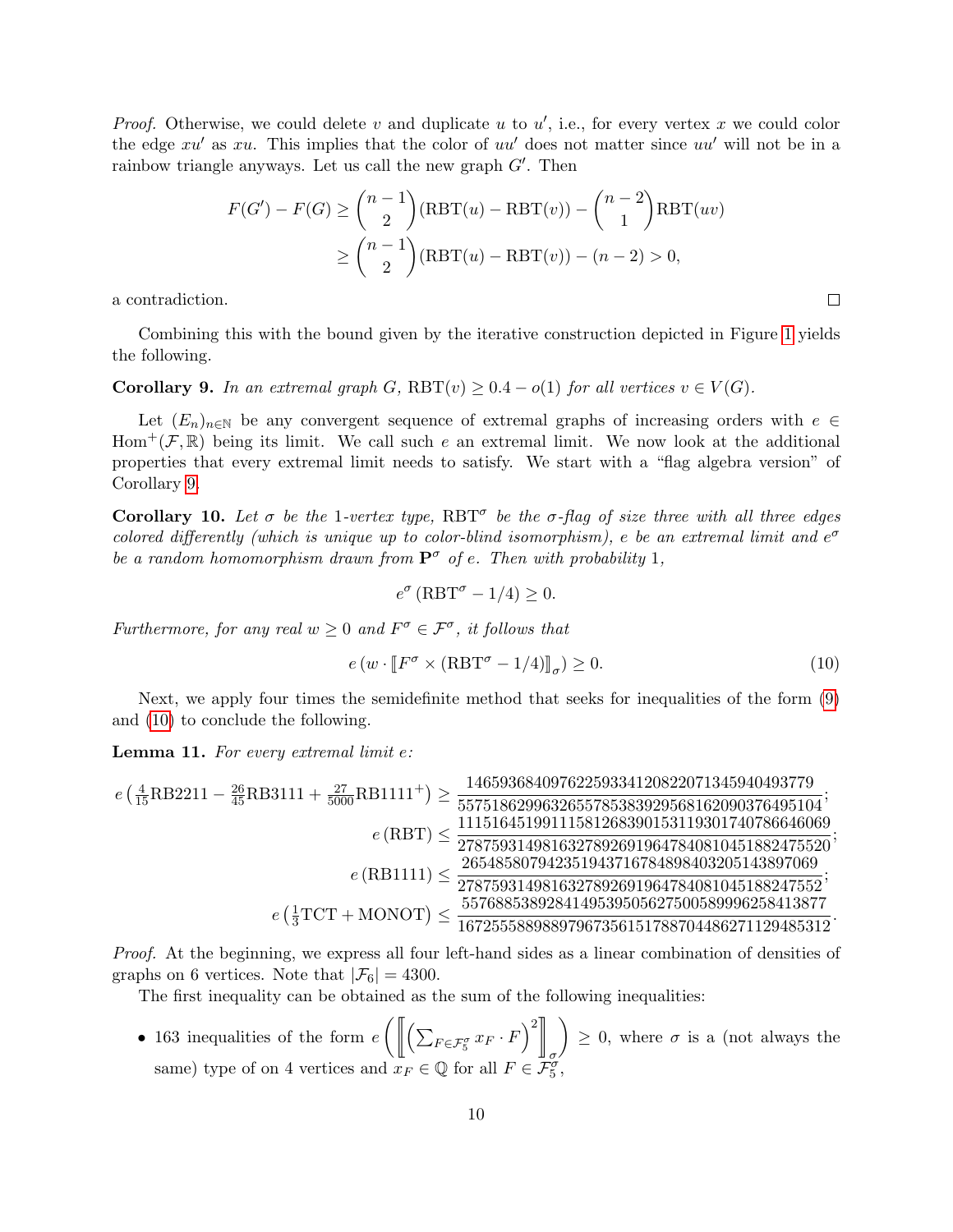- 14 inequalities of the form  $e\left(\left\|\left(\sum_{F\in\mathcal{F}_4^{\sigma}}x_F\cdot F\right)^2\right\|_2\right)\geq 0$ , where  $\sigma$  is the only 2-vertex type (up to the blind-isomorphism) and  $x_F \in \mathbb{Q}$  for all  $F \in \mathcal{F}_4^{\sigma}$ ,
- one inequality of the form  $e\left(\left(\sum_{F \in \mathcal{F}_3} x_F \cdot F\right)^2\right) \geq 0$ , where  $x_F \in \mathbb{Q}$  for all  $F \in \mathcal{F}_3$ ,
- 17 inequalities of the form  $e(w \cdot [F \times (RBT^{\sigma} 1/4)]_{\sigma}) \ge 0$ , where  $\sigma$  is the 1-vertex type,  $w \geq 0$  and  $F \in \mathcal{F}_4^{\sigma}$ ,
- an inequality of the form  $e\left(\sum_{F \in \mathcal{F}_6} y_F \cdot F\right) \geq 0$ , where  $y_F \geq 0$  for all  $F \in \mathcal{F}_6$ ,
- the equation  $e(z \cdot \sum_{F_i \in \mathcal{F}_6} F_i) = z$ , where  $z = \frac{14659368409762259334120822071345940493779}{5575186299632655785383929568162090376495104}$ .

The second inequality can be obtained as the sum of the following inequalities:

- 884 inequalities of the form  $e\left(-\left\|\left(\sum_{F\in\mathcal{F}_{5}^{g}}x_{F}\cdot F\right)^{2}\right\|_{0}\right)\right\}\leq 0$ , where  $\sigma$  is a (not always the same) type of on 4 vertices and  $x_F \in \mathbb{Q}$  for all  $F \in \mathcal{F}_{5}^g$ ,
- 30 inequalities of the form  $e\left(-\left\|\left(\sum_{F\in\mathcal{F}_4^{\sigma}}x_F\cdot F\right)^2\right\|_2\right)\right\}\leq 0$ , where  $\sigma$  is the only 2-vertex type (up to the blind-isomorphism) and  $x_F \in \mathbb{Q}$  for all  $F \in \mathcal{F}_4^{\sigma}$ ,
- an inequality of the form  $e\left(-\sum_{F\in\mathcal{F}_6} y_F \cdot F\right) \leq 0$ , where  $y_F \geq 0$  for all  $F\in\mathcal{F}_6$ ,
- the equation  $e(z \cdot \sum_{F_i \in \mathcal{F}_6} F_i) = z$ , where  $z = \frac{11151645199111581268390153119301740786646069}{27875931498163278926919647840810451882475520}$ .

The third inequality can be obtained as the sum of the following inequalities:

- 948 inequalities of the form  $e\left(-\left\|\left(\sum_{F\in\mathcal{F}_5^{\sigma}}x_F\cdot F\right)^2\right\|_2\right)$ σ  $\Big) \leq 0$ , where  $\sigma$  is a (not always the same) type of on 4 vertices and  $x_F \in \mathbb{Q}$  for all  $F \in \mathcal{F}_5^{\sigma}$ ,
- 38 inequalities of the form  $e\left(-\left\|\left(\sum_{F\in\mathcal{F}_4^{\sigma}}x_F\cdot F\right)^2\right\|_2\right)$ σ  $\Big) \leq 0$ , where  $\sigma$  is the only 2-vertex type (up to the blind-isomorphism) and  $x_F \in \mathbb{Q}$  for all  $F \in \mathcal{F}_4^{\sigma}$ ,
- 15 inequalities of the form  $e(-w \cdot [F \times (\text{RBT}^{\sigma} 1/4)]_{\sigma}) \leq 0$ , where  $\sigma$  is the 1-vertex type,<br>  $w > 0$  and  $F \subset \mathcal{F}^{\sigma}$  $w \geq 0$  and  $F \in \mathcal{F}_4^{\sigma}$ ,
- an inequality of the form  $e\left(-\sum_{F\in\mathcal{F}_6} y_F \cdot F\right) \leq 0$ , where  $y_F \geq 0$  for all  $F\in\mathcal{F}_6$ ,
- the equation  $e(z \cdot \sum_{F_i \in \mathcal{F}_6} F_i) = z$ , where  $z = \frac{265485807942351943716784898403205143897069}{2787593149816327892691964784081045188247552}$ .

Finally, the last inequality can obtained as the sum of the following inequalities:

• 876 inequalities of the form  $e\left(-\left\|\left(\sum_{F\in\mathcal{F}_{5}^{g}}x_{F}\cdot F\right)^{2}\right\|_{0}\right)\right\}\leq 0$ , where  $\sigma$  is a (not always the same) type of on 4 vertices and  $x_F \in \mathbb{Q}$  for all  $F \in \mathcal{F}_{5}^g$ ,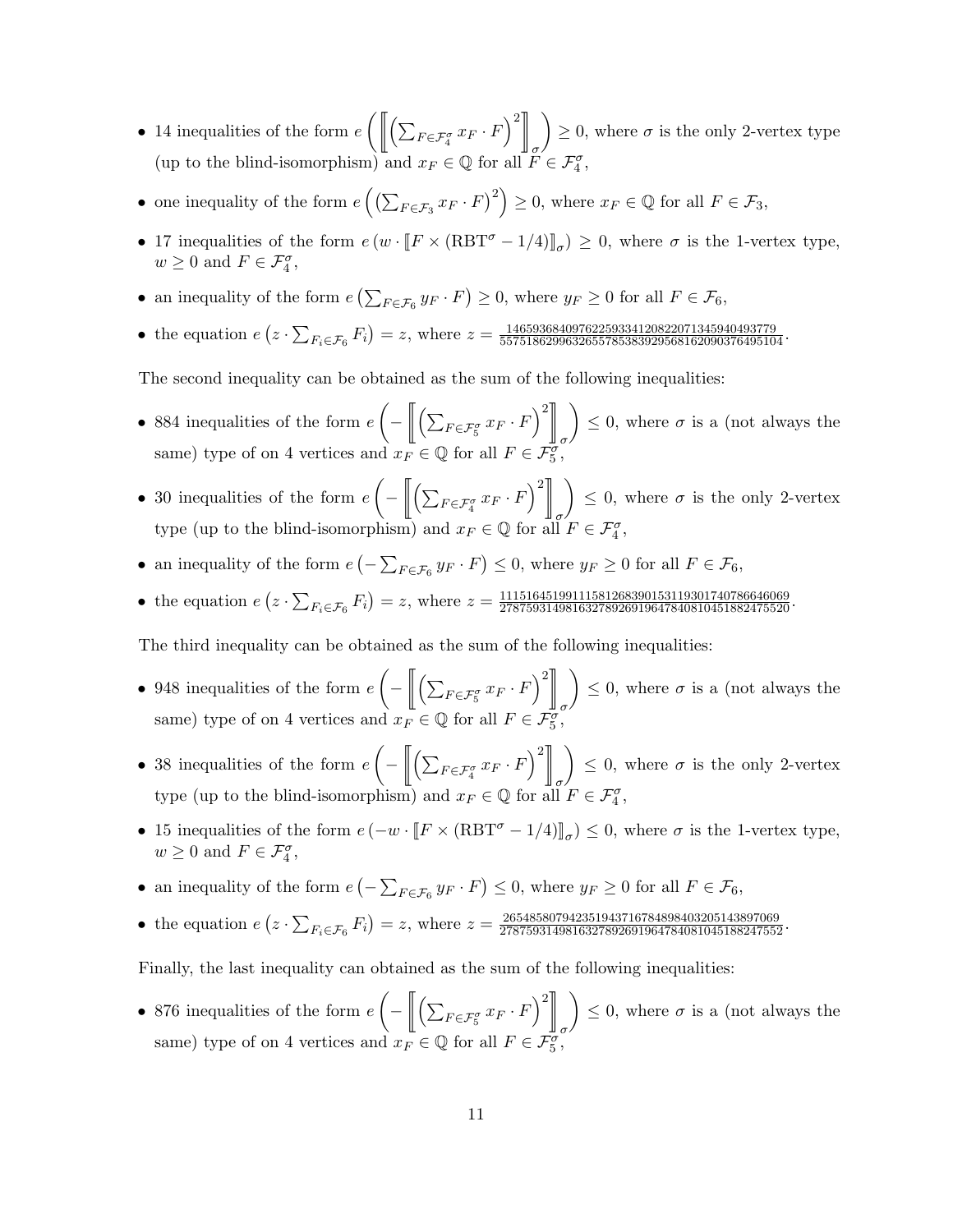- 34 inequalities of the form  $e\left(-\left\|\left(\sum_{F\in\mathcal{F}_4^{\sigma}}x_F\cdot F\right)^2\right\|_2\right)$ σ  $\Big) \leq 0$ , where  $\sigma$  is the only 2-vertex type (up to the blind-isomorphism) and  $x_F \in \mathbb{Q}$  for all  $F \in \mathcal{F}_4^{\sigma}$ ,
- 21 inequalities of the form  $e(-w \cdot [F \times (RBT^{\sigma} 1/4)]_{\sigma}) \leq 0$ , where  $\sigma$  is the 1-vertex type,  $w \geq 0$  and  $F \in \mathcal{F}_4^{\sigma}$ ,
- an inequality of the form  $e\left(-\sum_{F\in\mathcal{F}_6} y_F \cdot F\right) \leq 0$ , where  $y_F \geq 0$  for all  $F \in\mathcal{F}_6$ ,
- the equation  $e(z \cdot \sum_{F_i \in \mathcal{F}_6} F_i) = z$ , where  $z = \frac{5576885389284149539505627500589996258413877}{1672555898897967356151788704486271129485312}$ .

The exact rational values of all the coefficients  $x_F, y_F$  and w that appears in the inequalities above were obtained with computer assistance. They are available at [http://www.math.uiuc.](http://www.math.uiuc.edu/~jobal/cikk/rbt) [edu/~jobal/cikk/rbt](http://www.math.uiuc.edu/~jobal/cikk/rbt), as well as a small Sage script that computes the corresponding sums.  $\Box$ 

In order to prove Proposition [7,](#page-6-2) we just translate the previous statement back to the finite setting.

Proof of Proposition [7.](#page-6-2) Suppose one of the inequalities from the statement of Proposition [7](#page-6-2) is false. For example, suppose that the inequality [\(6\)](#page-6-3) is false. Therefore, for every  $k \in \mathbb{N}$  we can find an extremal graph  $E_k$  on at least k vertices such that RBT  $\geq$  0.40005. By compactness, the sequence  $(E_k)_{k\in\mathbb{N}}$  has a convergent subsequence and this subsequence converges to some extremal limit e. However,  $e(RBT) \geq 0.40005$ , which contradicts Lemma [11.](#page-9-2)  $\Box$ 

# <span id="page-11-0"></span>5 Proof of Theorem [4](#page-1-3)

Let G be an extremal graph on n vertices, where n is sufficiently large. Let  $Z = \{z_1, z_2, z_3, z_4\}$  be a subset of  $V(G)$  such that Z induces an RB1111, and

<span id="page-11-1"></span>
$$
RB2211(Z) - \frac{26}{9}RB3111(Z) + \frac{27}{1000}RB1111^+(Z)
$$
\n(11)

is maximized over all choices of Z.

Note that in every RB2211, four of the 15 vertex subsets of size 4 induce copies of RB1111, three in every RB3111, and one of the five sets in every RB1111<sup>+</sup>. Denote by  $\mathcal Z$  the set of all properly 3-edge-colored  $K_4$ s. Since  $(11)$  is maximized, we can lower bound it by the average over all  $Y \in \mathcal{Z}$  and we obtain

$$
\begin{split}\n\left(\text{RB2211}(Z) - \frac{26}{9}\text{RB3111}(Z) + \frac{27}{1000}\text{RB1111}^+(Z)\right) \binom{n-4}{2} \\
&\geq \frac{1}{|Z|} \sum_{Y \in \mathcal{Z}} \left( \left(\text{RB2211}(Y) - \frac{26}{9}\text{RB3111}(Y)\right) \binom{n-4}{2} + \frac{27}{2000}\text{RB1111}^+(Y) \binom{n-4}{1} (n-5) \right) \\
&\geq \frac{\left(4\text{RB2211} - 3 \cdot \frac{26}{9}\text{RB3111}\right) \binom{n}{6} + \frac{27}{2000}\text{RB1111}^+(n-5)}{\text{RB1111} \binom{n}{4}} \\
&= \frac{\frac{4}{15}\text{RB2211} - \frac{26}{45}\text{RB3111} + \frac{27}{5000}\text{RB1111}^+}{\text{RB1111}} \binom{n-4}{2}.\n\end{split}
$$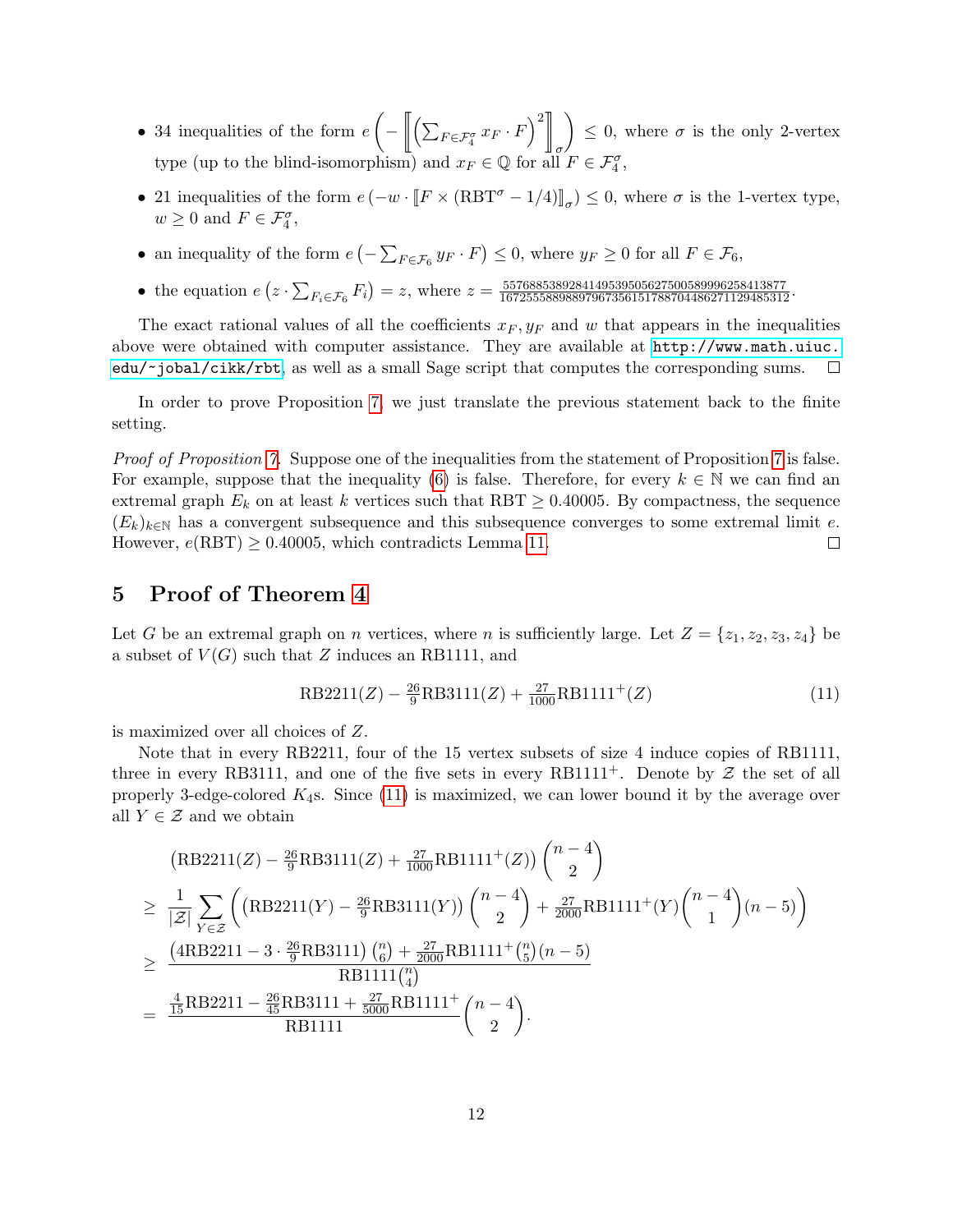Using [\(5\)](#page-6-0) and [\(7\)](#page-6-4), this gives

RB2211(Z) - 
$$
\frac{26}{9}
$$
RB3111(Z) +  $\frac{27}{1000}$ RB1111<sup>+</sup>(Z) > 0.02760856. (12)

For  $1 \leq i \leq 4$ , we define sets of vertices  $Z_i$  which look like  $z_i$  to the other vertices of Z. Formally,

<span id="page-12-1"></span>
$$
Z_i := \{ v \in V(G) : G[(Z \setminus z_i) \cup v] \cong \text{RB1111} \} \text{ for } 1 \le i \le 4.
$$

Note that  $Z_i \cap Z_j = \emptyset$  for  $i \neq j$ . We call an edge  $v_i v_j$  funky, if the color of  $v_i v_j$  is different from the color of  $z_i z_j$ , where  $v_i \in Z_i$ ,  $v_j \in Z_j$ ,  $1 \leq i < j \leq 4$ . In other words,  $G[Z \cup \{v_i, v_j\}] \ncong \text{RB2211, i.e.,}$ every funky edge destroys a potential copy of RB2211(Z). Denote by  $E_f$  the set of funky edges. With this notation, for sufficiently large  $n(12)$  $n(12)$  implies that

$$
2\sum_{1 \leq i < j \leq 4} |Z_i||Z_j| - 2|E_f| - \frac{26}{9} \sum_{1 \leq i \leq 4} |Z_i|^2 + \frac{27n}{1000} \left(n - \sum_{1 \leq i \leq 4} |Z_i|\right) > 0.02760856 \times 2\binom{n-4}{2}.
$$

For  $X_i \subseteq Z_i$ , where  $1 \leq i \leq 4$ , let  $X_0 := V(G) \setminus \bigcup X_i$ . Let f be the number of funky edges not incident to vertices in  $X_0$ , divided by  $n^2$  for normalization, and denote  $x_i = \frac{1}{n}|X_i|$  for  $0 \le i \le 4$ . Choose  $X_i$ s such that the left hand side of

$$
2\sum_{1 \le i < j \le 4} x_i x_j - 2f - \frac{26}{9} \sum_{1 \le i \le 4} x_i^2 + \frac{27}{1000} x_0 > 0.02760856 \tag{13}
$$

is maximized.

From this, it is not difficult to check (see Appendix [A\)](#page-23-11) that

<span id="page-12-9"></span><span id="page-12-4"></span>
$$
x_0 < 0.0059605; \tag{14}
$$

$$
0.244287 < x_i < 0.255713 \quad \text{for} \quad 1 \le i \le 4; \tag{15}
$$

$$
0.493403 < x_i + x_j < 0.506597 \quad \text{for} \quad 1 \le i < j \le 4; \tag{16}
$$

<span id="page-12-8"></span><span id="page-12-7"></span><span id="page-12-6"></span><span id="page-12-5"></span><span id="page-12-3"></span><span id="page-12-2"></span><span id="page-12-0"></span>
$$
f < 0.000084609; \tag{17}
$$

$$
-\frac{25}{27}x_1 + 2x_i - \frac{1}{3}x_2 - \frac{1}{3}x_3 - \frac{1}{3}x_4 < 0.0315 \quad \text{for} \quad 2 \le i \le 4; \tag{18}
$$

$$
2x_1 - x_2 + x_3 - x_0 > 0.484987;
$$
\n<sup>(19)</sup>

$$
x_i + x_0 < 0.2563 \quad \text{for} \quad 1 \le i \le 4. \tag{20}
$$

By symmetry, [\(18\)](#page-12-2) and [\(19\)](#page-12-3) hold also after permuting the variables. However, we use them explicitly only in this permutation. Furthermore, for any vertex  $v \in X_i$  we use  $d_f(v)$  to denote the number of funky edges from v to  $(X_1 \cup X_2 \cup X_3 \cup X_4) \setminus X_i$  after normalizing by n. The contribution of  $v \in X_1$  to [\(13\)](#page-12-4) is

$$
\frac{1}{n}\left(2(x_2+x_3+x_4)-2d_f(v)-2\cdot\frac{26}{9}x_1+o(1)\right).
$$

If this quantity was negative,  $(13)$  could be increased by moving v to  $X_0$ , contradicting our choice of  $X_i$ . This and [\(15\)](#page-12-0) imply that

$$
d_f(v) \le x_2 + x_3 + x_4 - \frac{26}{9}x_1 + o(1) \le 1 - \frac{35}{9}x_1 + o(1) < 0.049995,\tag{21}
$$

and symmetric statements hold for  $v \in X_2, X_3, X_4$ .

By symmetry, we may assume that the non-funky edges are colored as in Figure [3.](#page-13-0)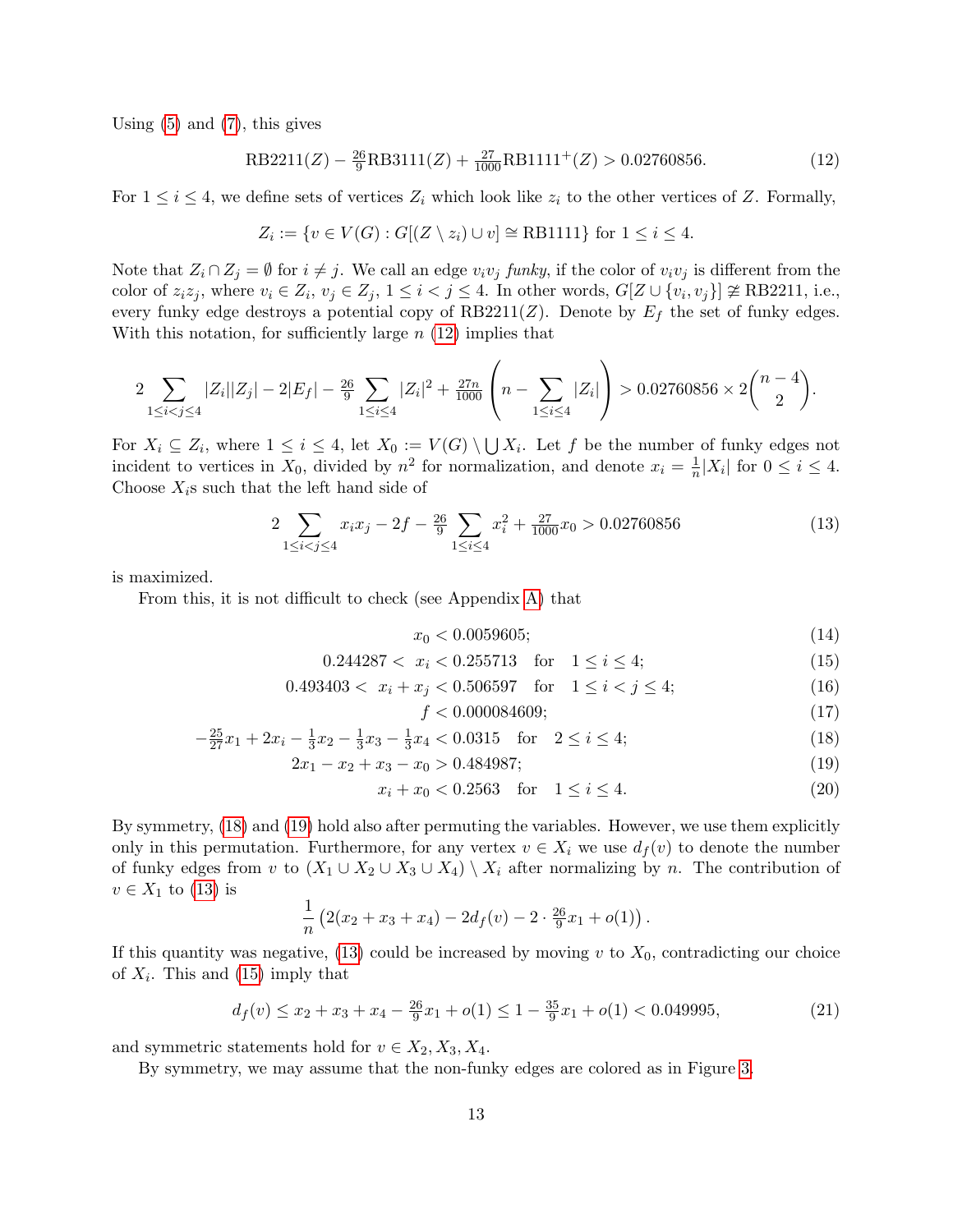

<span id="page-13-0"></span>Figure 3: Coloring of the non-funky edges.

Next, we will prove that a vertex  $v \in X_i$  cannot be adjacent to almost all vertices of  $X_i$  by edges of only one color. For a vertex  $v \in V(G)$ , we denote by  $r_i(v)$ ,  $b_i(v)$  and  $g_i(v)$  the numbers of red, blue and green edges from v to  $X_i$ , divided by n. Similarly, let  $r(v)$ ,  $b(v)$ , and  $g(v)$  be the numbers of all red/blue/green edges incident to  $v$ , divided by  $n$ .

<span id="page-13-1"></span>**Claim 12.** For every  $v \in X_i$ , we have  $x_i - r_i(v)$ ,  $x_i - b_i(v)$ ,  $x_i - g_i(v) > 0.033$ , where  $i \in \{1, 2, 3, 4\}$ .

*Proof.* Without loss of generality, let us assume  $v \in X_1$  and  $x_1 - r_1(v) \le 0.033$ . Denote  $x_{\text{max}} :=$  $\max\{x_2, x_3, x_4\}.$  We bound the number of rainbow triangles containing v divided by  $n^2$ , i.e.,  $\frac{1}{2}$ RBT(*v*). For a rainbow triangle *uvw*, we distinguish several cases.

- 1. If  $u, w \in X_1$ , then the normalized number of rainbow triangles uvw can be upper bounded by  $r_1(v)b_1(v) + r_1(v)g_1(v) + g_1(v)b_1(v)$ . This is maximized when  $g_1(v) = b_1(v) = \frac{1}{2}(x_1 - r_1(v)),$ which gives the upper bound  $(r_1(v) + \frac{x_1-r_1(v)}{4})(x_1 - r_1(v))$  for triangles of this type.
- 2. If  $u \in X_i$  and  $w \in X_j$ , where  $1 < i < j \le 4$ , and all of uv, vw, uw are non-funky, then we obtain the upper bound  $x_2x_3 + x_2x_4 + x_3x_4 - d_f(v)(x_2 + x_3 + x_4 - x_{\text{max}}) + \frac{1}{3}d_f(v)^2$  for triangles of this type, where the third term accounts for possible double counting in the second term.
- 3. If uw is a funky edge, then uvw might be rainbow and in this case we get the upper bound f for triangles of this type.
- 4. If  $u \in X_0$  then w can be anywhere, which gives the bound  $x_0$  for triangles of this type.
- 5. We can bound the number of rainbow triangles where both vu and vw are funky by  $\frac{1}{3}d_f(v)^2$ . The  $\frac{1}{3}$  in the term comes from the fact that vu and vu must have different colors for the triangle to be rainbow.
- 6. If vu is funky and  $w \in X_1$ , then we get an upper bound of  $d_f(v)r_1(v)$  for triangles of this type.
- 7. If vu is funky and v and w are in the same  $X_i$  (for  $i \geq 2$ ), we get an upper bound of  $d_f(v)x_{\text{max}}$ for triangles of this type.

Note that it cannot happen that only vu is funky,  $v \in X_i$ , and  $w \in X_j$ , where  $i, j \in \{2, 3, 4\}$  and  $i \neq j$ .

Counting all types together, we obtain

<span id="page-13-2"></span>
$$
\frac{1}{2}RBT(v) \leq \left(r_1(v) + \frac{x_1 - r_1(v)}{4}\right)(x_1 - r_1(v)) + x_2x_3 + x_2x_4 + x_3x_4
$$
  
+  $f + x_0 + df(v)(2x_{\text{max}} + r_1(v) - x_2 - x_3 - x_4 + \frac{2}{3}df(v)) < 0.1991,$  (22)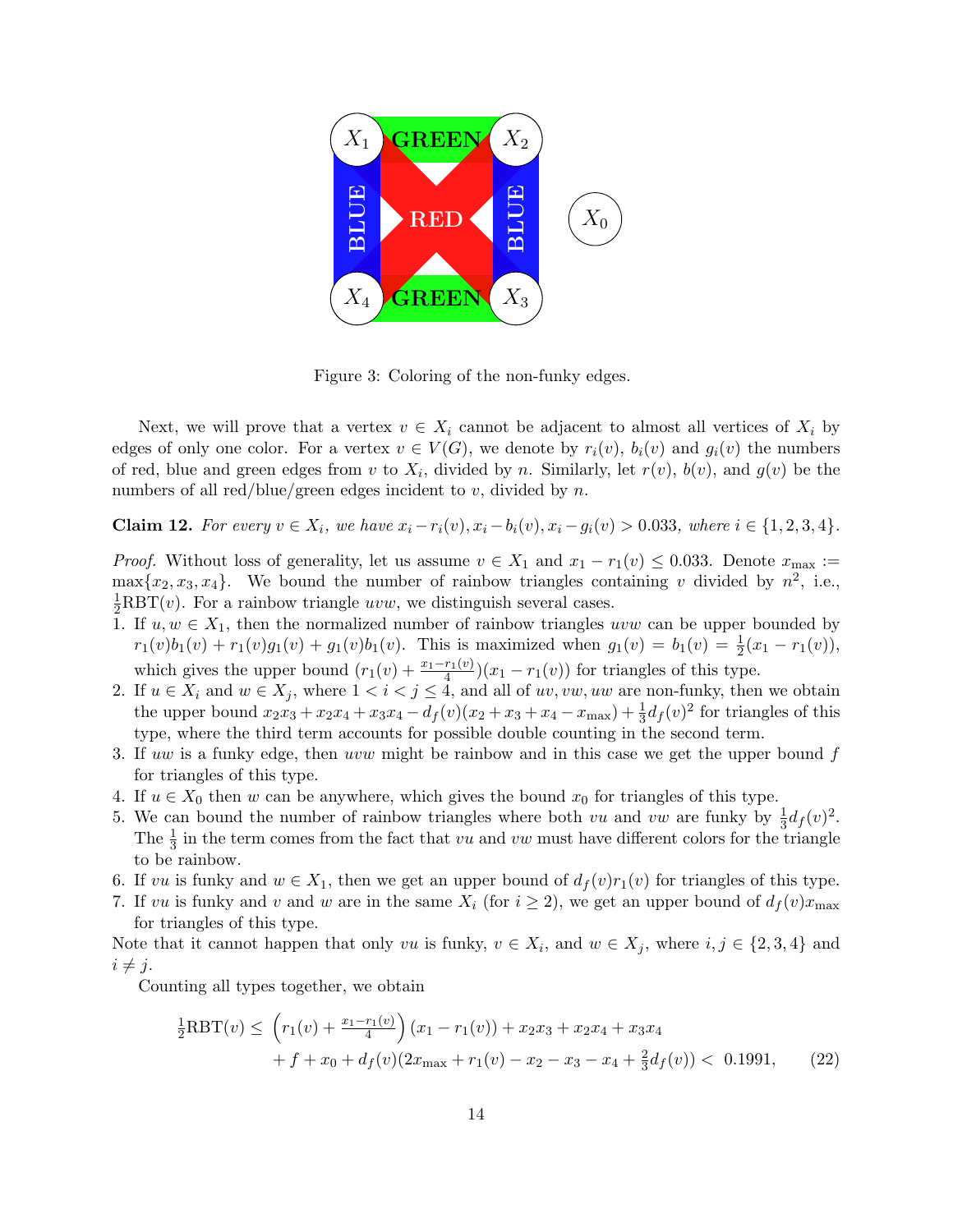which contradicts Corollary [9.](#page-9-0) The last inequality can be obtained by maximizing [\(22\)](#page-13-2) in the following way.

If  $x_1 - r_1(v) \le 0.033$ , then  $r_1(v) \ge 0.244287 - 0.033$  and the partial derivative of the right hand side of [\(22\)](#page-13-2) in direction  $r_1(v)$  is  $\frac{3}{4}x_1 - \frac{3}{2}$  $\frac{3}{2}r_1(v) + d_f(v)$ , which is negative. Thus, to maximize the bound, we need to pick  $r_1(v)$  minimal, and thus we may assume that  $x_1 - r_1(v) = 0.033$ .

Next, we get that the coefficient of  $d_f(v)$  in [\(22\)](#page-13-2) is

$$
2x_{\max} + r_1(v) - x_2 - x_3 - x_4 + \frac{2}{3}d_f(v) = x_1 + 2x_{\max} - x_2 - x_3 - x_4 - 0.033 + \frac{2}{3}d_f(v)
$$
  
\n
$$
\leq_{(21)} x_1 + 2x_{\max} - x_2 - x_3 - x_4 - 0.033 + \frac{2}{3}(x_2 + x_3 + x_4 - \frac{26}{9}x_1 + o(1))
$$
  
\n
$$
= -\frac{25}{27}x_1 + 2x_{\max} - 0.033 - \frac{1}{3}x_2 - \frac{1}{3}x_3 - \frac{1}{3}x_4 + o(1) <_{(18)} 0,
$$

so we may assume that  $d_f(v) = 0$ , and the right hand side of [\(22\)](#page-13-2) becomes

$$
((x_1 - 0.033) + \frac{0.033}{4})0.033 + x_2x_3 + x_2x_4 + x_3x_4 + f + x_0.
$$
\n(23)

Now [\(23\)](#page-14-1) is maximized when  $x_2 = x_3 = x_4$  if we fix all the other variables. Note that this choice will not conflict with any other bounds. So we may assume that  $x_2 = x_3 = x_4$ .

This gives us

<span id="page-14-1"></span>
$$
\frac{1}{2}RBT(v) \le (x_1 - 0.033 + \frac{0.033}{4})0.033 + 3x_2^2 + f + x_0,
$$

while from  $(13)$ :

$$
6x_1x_2 - \frac{8}{3}x_2^2 - \frac{26}{9}x_1^2 + 0.027x_0 - 2f > 0.02760856.
$$

The resulting program we want to solve is

$$
(P)
$$
\n
$$
(P)
$$
\n
$$
(P)
$$
\n
$$
(P)
$$
\n
$$
x_1 \geq 0,
$$
\n
$$
x_2 \geq 0,
$$
\n
$$
x_3 \geq 0,
$$
\n
$$
x_4 \geq 0,
$$
\n
$$
x_5 \geq 0,
$$
\n
$$
x_6 \geq 0,
$$
\n
$$
x_7 \geq 0.
$$
\n
$$
(P)
$$
\n
$$
(P)
$$
\n
$$
(P)
$$
\n
$$
x_1 \geq 0,
$$
\n
$$
x_2 \geq 0,
$$
\n
$$
x_3 \geq 0,
$$
\n
$$
x_4 \geq 0.
$$
\n
$$
(P)
$$
\n
$$
(P)
$$
\n
$$
x_2 \geq 0,
$$
\n
$$
x_3 \geq 0,
$$
\n
$$
x_4 \geq 0.
$$

This program can be solved using Lagrange multipliers. We give the computation in Ap-pendix [B.](#page-24-0) The optimal solution is  $x_1 \approx 0.246648$ ,  $x_2 \approx 0.249389$ ,  $f = 0$ , and the value is less than 0.1991.  $\Box$ 

Let us call a vertex  $v \in X_i$  blue if  $x_i - b_i(v) \leq 0.075$ , and similarly red or green, and finally black if it has none of the other colors. Note that each vertex has exactly one of the four colors.

<span id="page-14-0"></span>Claim 13. If  $v \in X_1$  is black, then  $d_f(v) = 0$ .

*Proof.* Let vw be a funky edge, and suppose that w is chosen such that  $d_f(w)$  is minimized over all funky neighbors of v. Therefore,  $d_f(v) \times d_f(w) \leq 2f$ . By symmetry, we may assume that  $w \in X_2$ and vw is red. As G has maximal rainbow triangle density, recoloring vw to green (making it not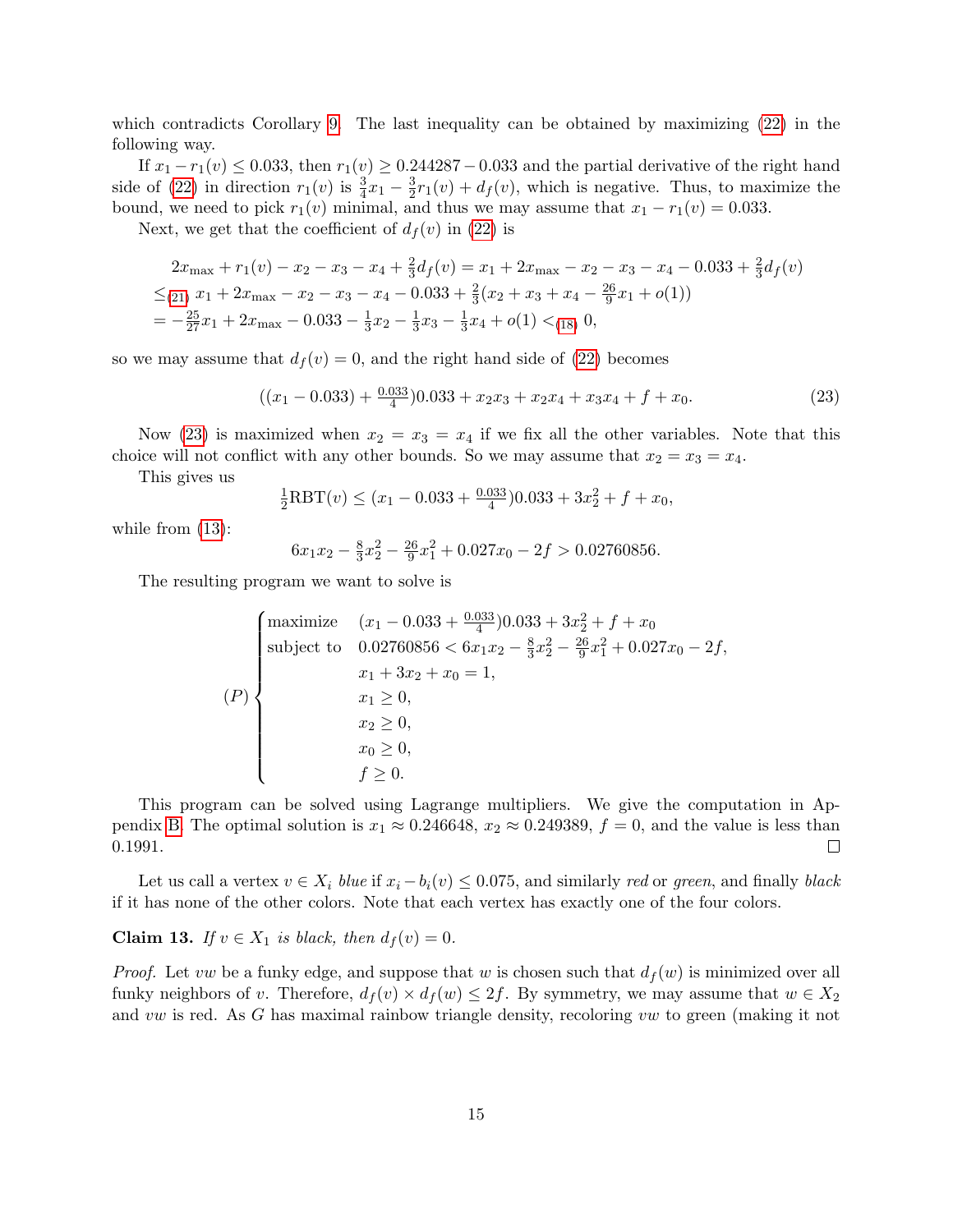funky) can only reduce the number of rainbow triangles. So let us bound the number of rainbow triangles containing vw before and after the recoloring.

Before: RBT(vw) 
$$
\leq d_f(v) + d_f(w) + b_1(v) + b_2(w) + x_0;
$$
  
After: RBT(vw)  $\geq x_3 + x_4 - d_f(v, X_3 \cup X_4) - d_f(w, X_3 \cup X_4) \geq x_3 + x_4 - d_f(v) - d_f(w).$ 

By the assumption that  $RBT(uw)$  does not increase when the color of uw is changed, we obtain that

<span id="page-15-0"></span>
$$
-b_1(v) \le b_2(w) - x_3 - x_4 + x_0 + 2d_f(v) + 2d_f(w). \tag{24}
$$

By Claim [12,](#page-13-1)  $b_2(w) \leq x_2 - 0.033$ , which together with v being black gives

$$
0.075 \le x_1 - b_1(v) \le x_1 + x_2 - 0.033 - x_3 - x_4 + x_0 + 2d_f(v) + 2d_f(w)
$$
  

$$
\le 2(x_1 + x_2 + x_0) - 0.033 - 1 + 2d_f(v) + 2d_f(w).
$$

Let us maximize the right hand side using  $(15)$ ,  $(17)$  and  $(21)$ .

$$
(P)
$$
\n
$$
(P)
$$
\n
$$
(P)
$$
\n
$$
(P)
$$
\n
$$
d_f(v) \times d_f(w) \le 2f \le 2 \times 0.000084609,
$$
\n
$$
d_f(v) \le 1 - \frac{35}{9}x_1,
$$
\n
$$
d_f(w) \le 1 - \frac{35}{9}x_2,
$$
\n
$$
0.244287 \le x_1 \le 0.255713,
$$
\n
$$
0.244287 \le x_2 \le 0.255713.
$$

In order to simplify the computation and writeup, we omit the  $o(1)$  term that is coming from constraints given by [\(21\)](#page-12-5). The only change is that the objective functions in the following programs contain  $+o(1)$ .

To break the symmetry of  $(P)$  we assume that  $x_1 \leq x_2$ , making the bound on  $d_f(w)$  lower than the bound on  $d_f(v)$ . This is allowed as all the relations of  $(P)$  are symmetric in  $x_1$  and  $x_2$ . If  $x_0, x_1, x_2$  are fixed, the maximum of  $(P)$  is attained when  $d_f(v)$  is maximized, i.e., for  $d_f(v)$  =  $1-\frac{35}{9}$  $\frac{35}{9}x_1$ , and then  $d_f(w)$  is maximized, i.e., for  $d_f(w) = \min\{1 - \frac{35}{9}\}$  $\frac{35}{9}x_2$ , 2(0.000084609/d<sub>f</sub>(v).

It follows from [\(20\)](#page-12-7) that  $x_2 + x_0 < 0.2563$ , which gives the following relaxation (P<sub>1</sub>) of (P) with only one variable:

$$
(P_1)\begin{cases} \text{maximize} & 2(x_1 + 0.2563) - 0.033 - 1 + 2(1 - \frac{35}{9}x_1) + 4(0.000084609/(1 - \frac{35}{9}x_1))\\ \text{subject to} & 0.244287 \le x_1 \le 0.255713. \end{cases}
$$

Simplification of the objective function in  $(P_1)$  gives  $(P'_1)$ 

$$
(P_1')\begin{cases} \text{maximize} & 1.4796 - \frac{52}{9}x_1 + 0.003045924/(9 - 35x_1) \\ \text{subject to} & 0.244287 \le x_1 \le 0.255713. \end{cases}
$$

The maximum of  $P'_1$  is when  $x_1 = 0.244287$  and gives  $0.075 > x_1 - b_1(v)$  which contradicts  $x_1 - b_1(v) \ge 0.075$ .

 $\Box$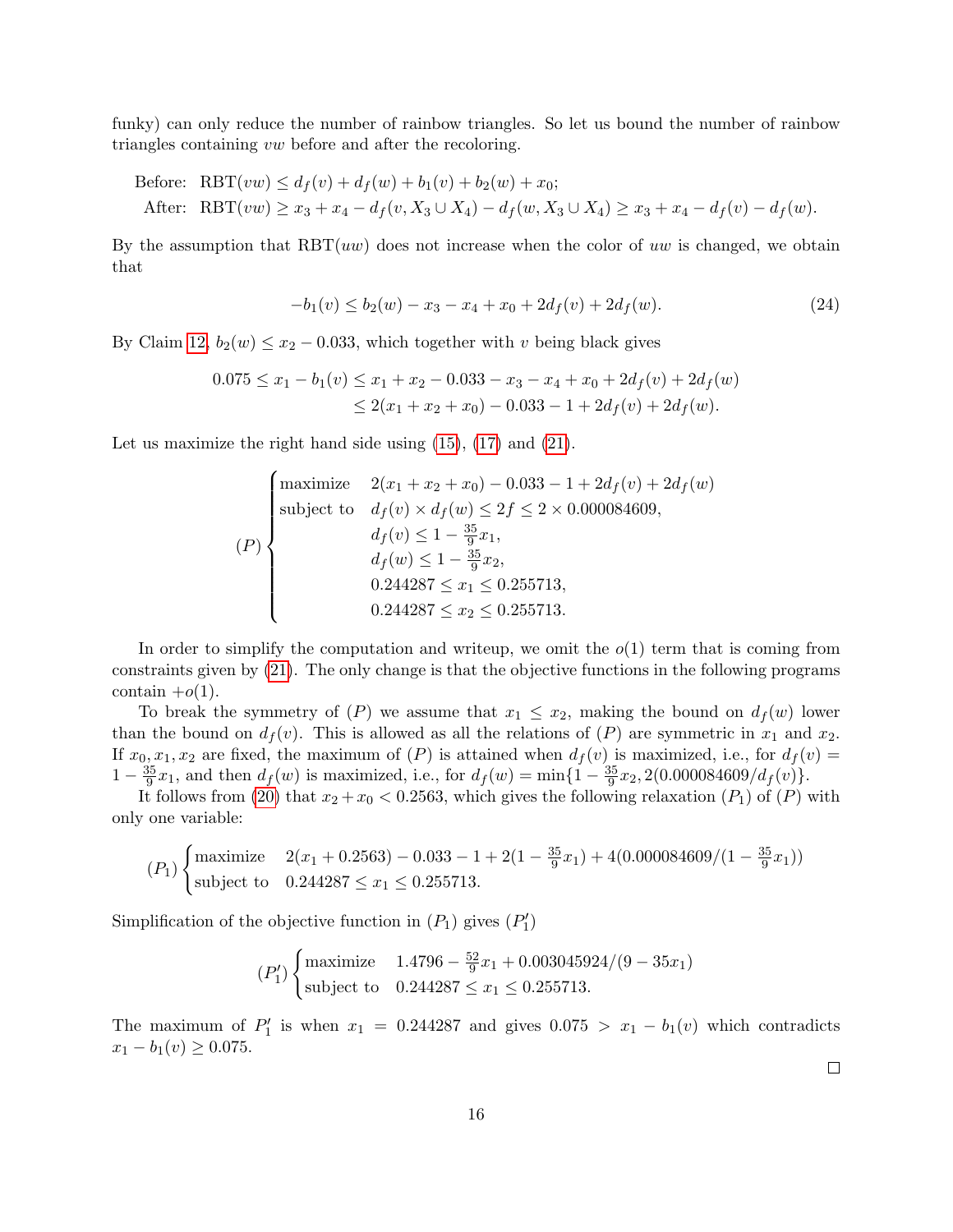<span id="page-16-2"></span>**Claim 14.** If  $v \in X_1 \cup \cdots \cup X_4$  is a vertex of color c that is not black, then v is not incident to any funky edges colored c or to funky edges whose non-funky color would be c. For example, a blue vertex  $v \in X_1$  can be incident only to funky edges that are not blue and have the other endpoint in  $X_2$  or  $X_3$ , in other words,  $b_2(v) + b_3(v) + g_4(v) + r_4(v) = 0$ .

*Proof.* We assume without loss of generality that  $v \in X_1$  is blue. Suppose for contradiction that there is a vertex w such that vw is funky and either  $w \in X_4$  or if  $w \in X_2 \cup X_3$  then uw is blue. Let us only look at the case that  $w \in X_2$  and vw blue, the other cases are similar.

By similar arguments as in Claim [13](#page-14-0) we count the number of rainbow triangles containing uw and the number after recoloring uw to green. We obtain

Before: RBT(vw) 
$$
\leq d_f(v) + d_f(w) + r_1(v) + r_2(w) + x_0;
$$
  
After: RBT(vw)  $\geq x_3 + x_4 - d_f(v, X_3 \cup X_4) - d_f(w, X_3 \cup X_4) \geq x_3 + x_4 - d_f(v) - d_f(w).$ 

Since switching vw to green may not increase the number of RBT, we get an analogue of  $(24)$ 

$$
-r_1(v) \le d_f(v) + d_f(w) + r_2(w) + x_0 - (x_3 + x_4 - d_f(v) - d_f(w)).
$$
\n(25)

Since v is blue,  $r_1(v) \le 0.075$ . With [\(21\)](#page-12-5) and by adding  $x_1 + r_1(v)$  to both sides of [\(25\)](#page-16-1) we get

$$
x_1(v) \leq_{(25)} x_1 + r_1(v) + x_2 - x_3 - x_4 + x_0 + 2d_f(v) + 2d_f(w)
$$
  
\n
$$
\leq_{(21)} r_1(v) + 4 - \frac{61}{9}(x_1 + x_2) - x_3 - x_4 + x_0
$$
  
\n
$$
= r_1(v) + 4 - \frac{52}{9}(x_1 + x_2) - (x_0 + x_1 + x_2 + x_3 + x_4) + 2x_0
$$
  
\n
$$
\leq r_1(v) + 3 - \frac{52}{9}0.493403 + 2 \cdot 0.0059605
$$
  
\n
$$
< 0.162 + r_1(v) \leq 0.237,
$$

which contradicts [\(15\)](#page-12-0).

For every  $v \in V(G)$  we define  $d_{mono}(v) := max\{r(v), g(v), b(v)\}.$ 

<span id="page-16-0"></span>**Claim 15.** The number of vertices v with  $d_f(v) > 0$  is less than 0.00937n. This implies that  $d_f(v) < 0.00937$  for all vertices in  $V \setminus X_0$ .

*Proof.* Using [\(8\)](#page-6-1) and the definition of  $d_{mono}$  we get

$$
0.33343492 > \frac{1}{3}TCT + MONOT = \frac{1}{n} \sum_{v \in V} (r(v)^2 + g(v)^2 + b(v)^2) - o(1)
$$
  
 
$$
\geq \frac{1}{n} \sum_{v \in V} (d_{mono}(v)^2 + \frac{1}{2}(1 - d_{mono}(v))^2) - o(1) \geq \frac{1}{3} - o(1),
$$

and hence

<span id="page-16-3"></span>
$$
0.333435 > \frac{1}{n} \sum_{v \in V} (d_{mono}(v)^2 + \frac{1}{2}(1 - d_{mono}(v))^2). \tag{26}
$$

By Claim [13,](#page-14-0) any v with  $d_f(v) > 0$  is not black. Without loss of generality we assume  $v \in X_1$ is blue, hence  $r_4(v) = g_4(v) = 0$  by Claim [14.](#page-16-2) Then we have

$$
d_{mono}(v) \ge b(v) \ge x_1 - 0.075 + x_4 >_{(16)} 0.4184.
$$

<span id="page-16-1"></span> $\Box$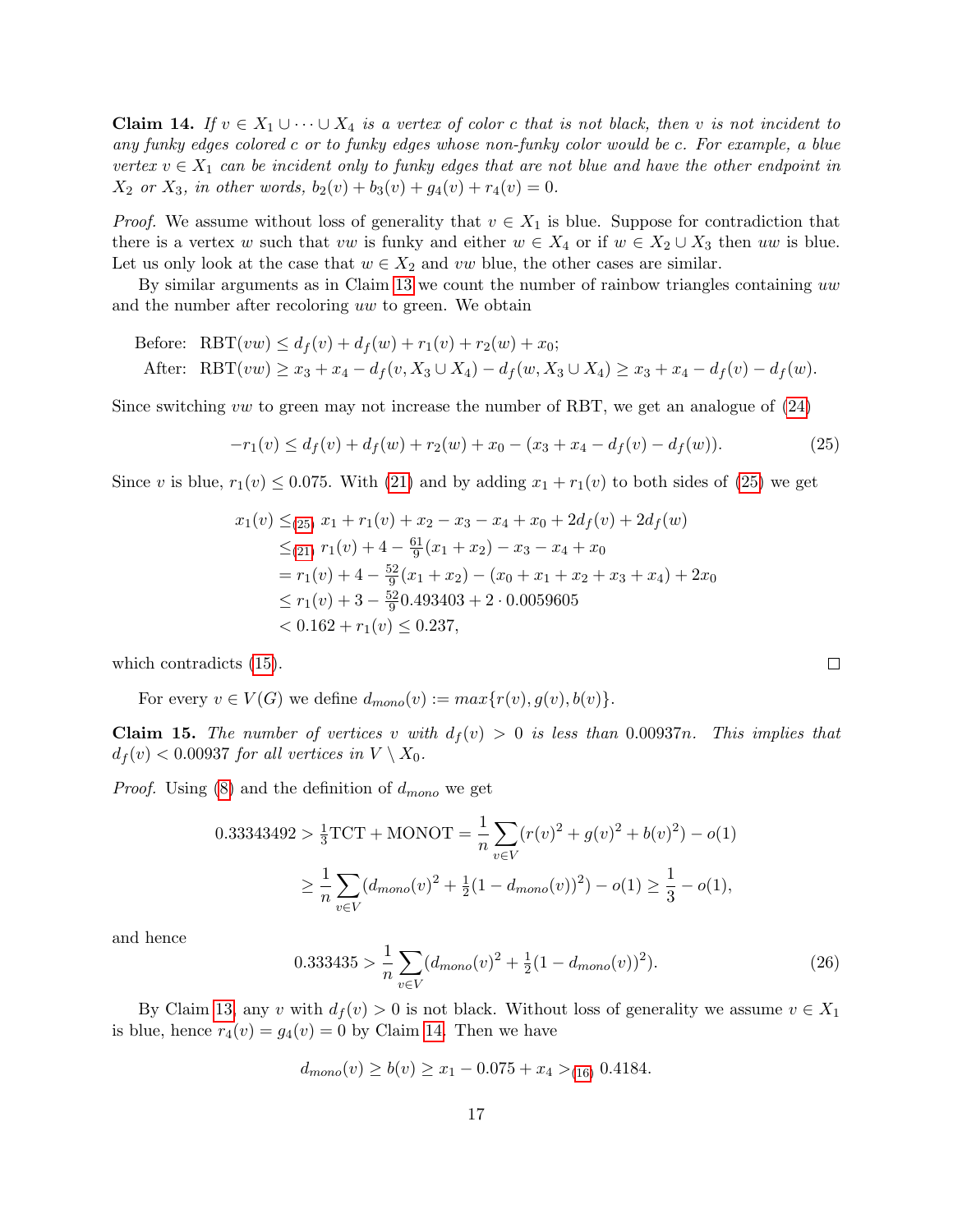So

$$
d_{mono}(v)^2 + \frac{1}{2}(1 - d_{mono}(v))^2 > 0.344188.
$$

By this and [\(26\)](#page-16-3), we conclude that the number of vertices v with  $d_f(v) > 0$  can be at most

$$
\frac{0.333435 - \frac{1}{3}}{0.344188 - \frac{1}{3}}n < 0.009367 < 0.00937n.
$$

<span id="page-17-3"></span>Claim 16. For all  $v \in X_1 \cup X_2 \cup X_3 \cup X_4$  we have  $d_f(v) = 0$ .

*Proof.* Suppose that vw is funky, say  $v \in X_1$ ,  $w \in X_2$ , and vw is red. Then, using [\(24\)](#page-15-0) and the bounds for  $d_f(v)$  from Claim [15,](#page-16-0)

$$
x_1 - b_1(v) + x_2 - b_2(w) \le x_1 + x_2 - x_3 - x_4 + x_0 + 2d_f(v) + 2d_f(w)
$$
  
 
$$
\le_{(16)} 0.506597 - 0.493403 + 0.0059605 + 4 \times 0.00937 = 0.0566345,
$$

contradicting Claim [12,](#page-13-1) which implies that  $x_1 - b_1(v) + x_2 - b_2(w) \ge 0.066$ .

Next, we want to show that  $X_0 = \emptyset$ . For this, suppose that there exists  $x \in X_0$ . We will add x to one of the  $X_i$  such that  $d_f(x)$  is minimal. By symmetry, we may assume that x is added to  $X_1$ . Note that adding a single vertex to  $X_1$  changes the density bounds we used above by at most  $o(1)$ .

<span id="page-17-0"></span>**Claim 17.** For every  $x \in X_0$ , if x was part of  $X_1$  then  $d_f(x) \ge 0.0099$ .

*Proof.* Let xw be a funky edge, where  $w \in X_2$ . Since G is extremal, making xw not funky cannot increase the number of rainbow triangles which gives a relation analogous to [\(24\)](#page-15-0).

Before: RBT(
$$
xw
$$
)  $\leq d_f(x) + b_1(x) + b_2(w) + x_0;$   
After: RBT( $xw$ )  $\geq x_3 + x_4 - d_f(x)$ .

By the assumption that  $RBT(xw)$  does not increase when the color of xw is changed, we obtain that

$$
-b_1(x) - b_2(w) \le -x_3 - x_4 + x_0 + 2d_f(x). \tag{27}
$$

We also use the trivial bounds  $b_1(x) \leq x_1$  and  $b_2(w) \leq x_2 - 0.033$ . Then

$$
-x_1 - (x_2 - 0.033) \le -b_1(x) - b_2(w) \le_{(27)} -x_3 - x_4 + x_0 + 2d_f(x),
$$

$$
2d_f(x) \ge x_3 + x_4 + 0.033 - (x_0 + x_1 + x_2) = x_3 + x_4 + 0.033 - (1 - x_3 - x_4)
$$
  
= 2x\_3 + 2x\_4 - 0.967 > (16) 0.019802 > 2 × 0.0099.

<span id="page-17-2"></span> $\Box$ 

Using yet a different way of bounding  $d_f(x)$  and combining it with Claim [17](#page-17-0) we get the following improved bound on  $d_f(x)$ .

<span id="page-17-1"></span>**Claim 18.** For every  $x \in X_0$ , if x was part of  $X_1$ , then  $d_f(x) > 0.12866$ .

 $\Box$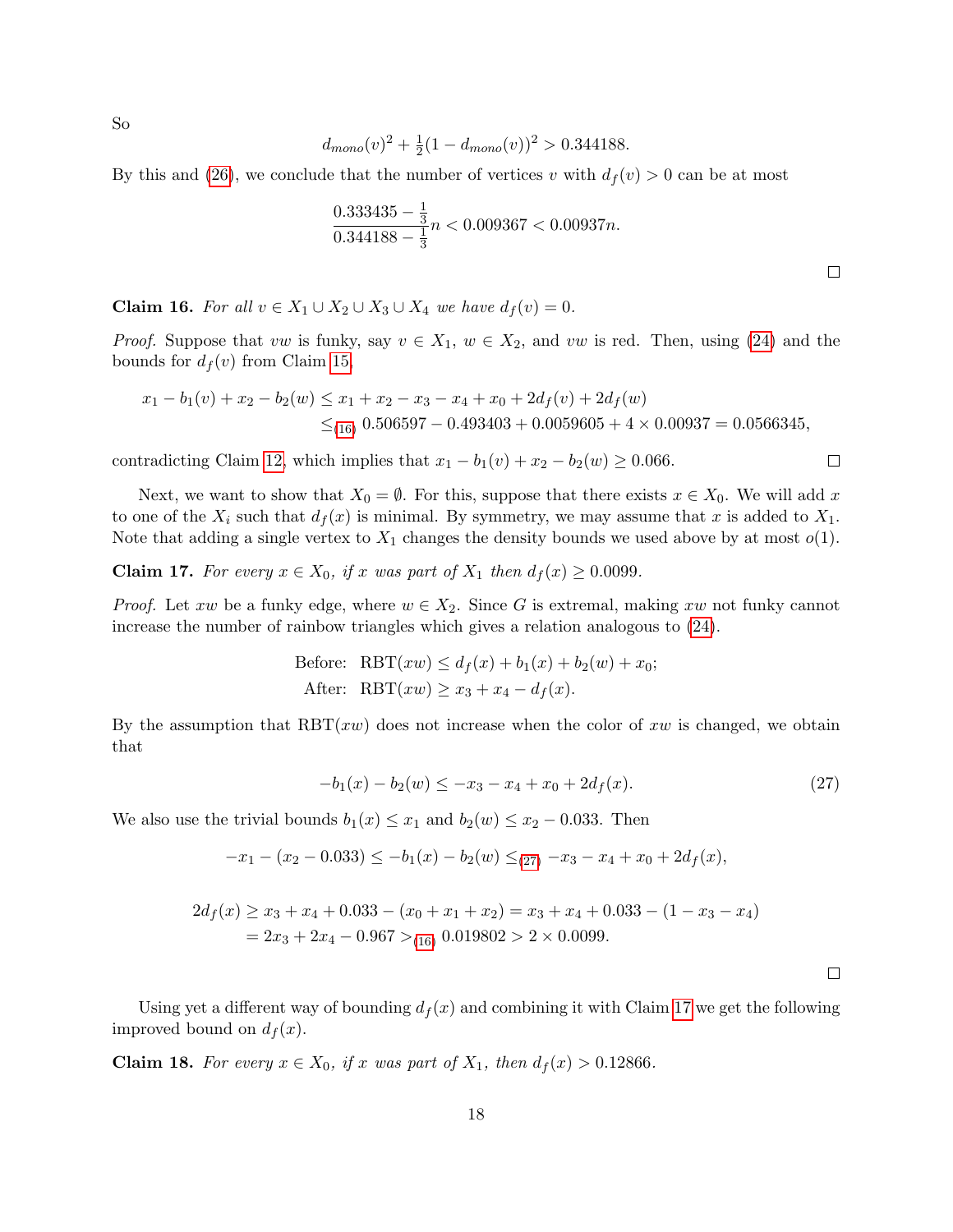*Proof.* Suppose for a contradiction that  $d_f(x) < 0.12866$ . First we derive lower bounds on  $d_{mono}$ of vertices in funky edges containing x. Suppose that  $xw$  is funky, say  $w \in X_2$  and  $xw$  is red. By arguments very similar to the proof of Claim [13,](#page-14-0) we have

Before: RBT(
$$
xw
$$
)  $\leq b_1(x) + b_2(w) + g_3(x) + x_0;$   
After: RBT( $xw$ )  $\geq x_3 + x_4 - (d_f(x) - r_2(x)).$ 

We conclude that

<span id="page-18-0"></span>
$$
b_2(w) \ge x_3 + x_4 - x_0 - b_1(x) - d_f(x) - g_3(x) + r_2(x).
$$

Next, we give a lower bound on  $d_{mono}(w)$ :

$$
d_{mono}(w) \ge b(w) = b_2(w) + x_3 \ge 2x_3 + x_4 - x_0 - b_1(x) - d_f(x) - g_3(x) + r_2(x)
$$
  

$$
>_{(19)} 0.484987 + x_1 - b_1(x) - d_f(x) - g_3(x) + r_2(x)
$$
  

$$
\ge 0.484987 - d_f(x) - g_3(x) + r_2(x).
$$

Similar bounds hold for all other funky edges incident to  $x$ . We give only a conclusion here:

$$
d_{mono}(w) \ge \begin{cases} 0.484987 - d_f(x) - g_3(x) + r_2(x) & \text{if } w \in X_2 \text{ and } xw \text{ is red;} \\ 0.484987 - d_f(x) - g_4(x) + b_2(x) & \text{if } w \in X_2 \text{ and } xw \text{ is blue;} \\ 0.484987 - d_f(x) - r_2(x) + g_3(x) & \text{if } w \in X_3 \text{ and } xw \text{ is green;} \\ 0.484987 - d_f(x) - r_4(x) + b_3(x) & \text{if } w \in X_3 \text{ and } xw \text{ is blue;} \\ 0.484987 - d_f(x) - b_3(x) + r_4(x) & \text{if } w \in X_4 \text{ and } xw \text{ is red;} \\ 0.484987 - d_f(x) - b_2(x) + g_4(x) & \text{if } w \in X_4 \text{ and } xw \text{ is green.} \end{cases} (28)
$$

Observe that the bound when  $w \in X_2$  and  $xw$  is red contains the same variables as if  $w \in X_3$ and xw is green. The same is true also for  $w \in X_2$  with blue xw and  $w \in X_4$  with green xw and also for the last pair. In order to fit the following computation on one page, we write it only for the first pair. For the other two pairs, we use analogous operations. It follows from [\(26\)](#page-16-3), [\(28\)](#page-18-0) and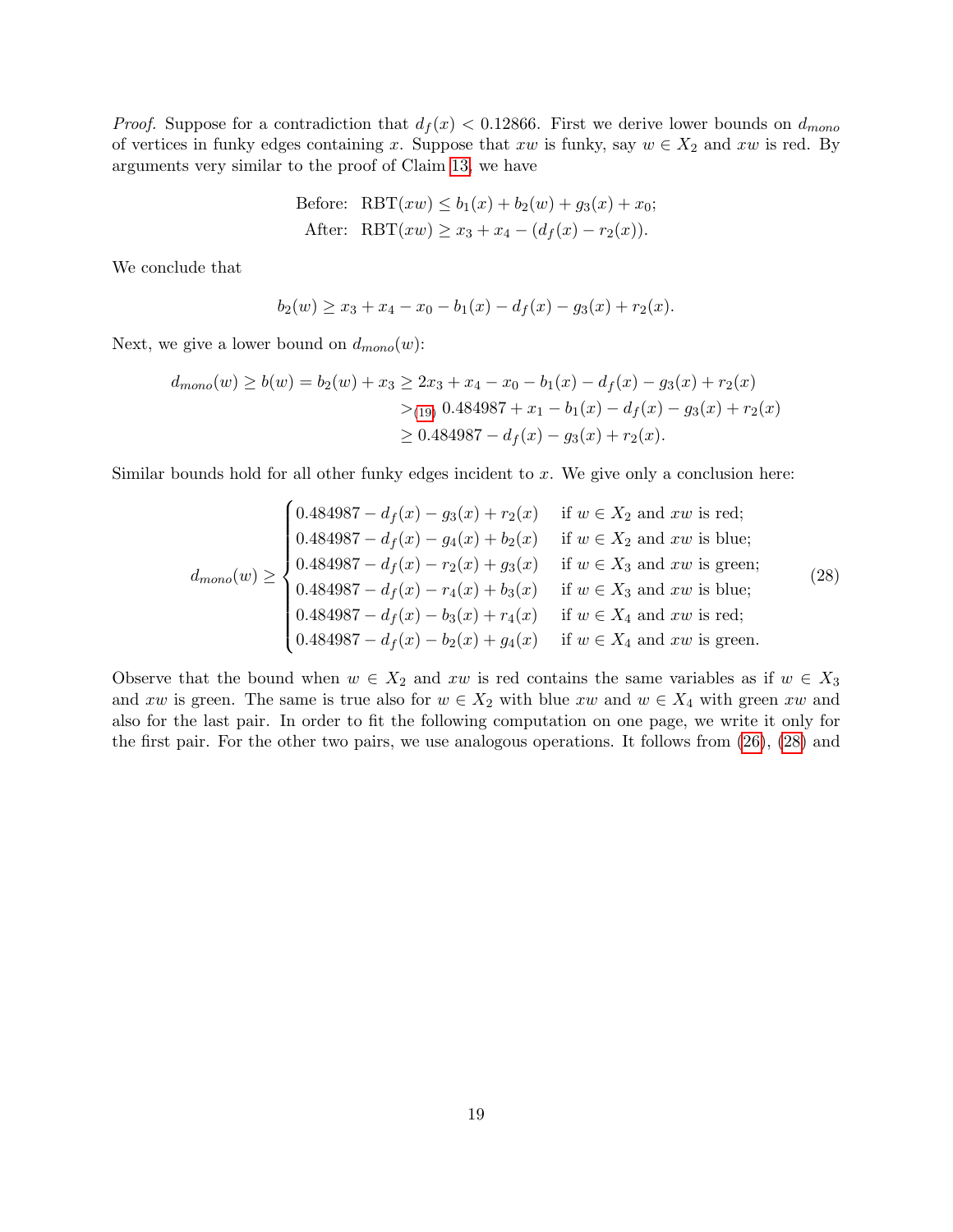$$
d_f(x) = r_2(x) + g_3(x) + b_2(x) + g_4(x) + b_3(x) + r_4(x) \text{ that}
$$
  
\n
$$
0.333435 >_{(26)} \frac{1}{n} \sum_{v \in V(G)} (d_{mono}(v)^2 + \frac{1}{2}(1 - d_{mono}(v))^2)
$$
  
\n
$$
\geq \frac{1}{3}(1 - d_f(x)) + \frac{1}{2}d_f(x)
$$
  
\n
$$
+ r_2(x)[\frac{3}{2}(0.484987 - d_f(x) - g_3(x) + r_2(x))^2 - (0.484987 - d_f(x) - g_3(x) + r_2(x))]
$$
  
\n
$$
+ g_3(x)[\frac{3}{2}(0.484987 - d_f(x) + g_3(x) - r_2(x))^2 - (0.484987 - d_f(x) + g_3(x) - r_2(x))]
$$
  
\n
$$
+ b_2(x)(...) + g_4(x)(...) + b_3(x)(...) + r_4(x)(...)
$$
  
\n
$$
= \frac{1}{3}(1 - d_f(x)) + \frac{1}{2}d_f(x)
$$
  
\n
$$
+ d_f(x)(\frac{3}{2}(0.484987 - d_f(x))^2 - 0.484987 + d_f(x))
$$
  
\n
$$
+ r_2(x)[3(0.484987 - d_f(x))(r_2(x) - g_3(x)) + \frac{3}{2}(r_2(x) - g_3(x))^2 - (r_2(x) - g_3(x))]
$$
  
\n
$$
+ g_3(x)[3(0.484987 - d_f(x))(g_3(x) - r_2(x)) + \frac{3}{2}(g_3(x) - r_2(x))^2 - (g_3(x) - r_2(x))] + \cdots
$$
  
\n
$$
= \frac{1}{3}(1 - d_f(x)) + \frac{1}{2}d_f(x) + d_f(x)(\frac{3}{2}(0.484987 - d_f(x))^2 - 0.484987 + d_f(x))
$$
  
\n
$$
+ r_2(x)[3(0.484987 - d_f(x)) - 1)(r_2(x) - g_3(x)) + \frac{3}{2}(r_2(x) - g_3(x))^2]
$$
  
\n
$$
+ g_
$$

If  $d_f(x) < 0.12866$ , then  $3(0.484987 - d_f(x)) - 1 > 0$ . Hence,

$$
(3(0.484987 - d_f(x)) - 1)(r_2(x) - g_3(x))^2 + \frac{3}{2}(r_2(x) - g_3(x))^2(r_2(x) + g_3(x)) \ge 0,
$$

and we can obtain the following lower bound:

$$
0.333435 \ge \frac{1}{3}(1 - d_f(x)) + \frac{1}{2}d_f(x) + d_f(x)(\frac{3}{2}(0.484987 - d_f(x))^2 - 0.484987 + d_f(x))
$$
  
=  $\frac{3}{2}d_f(x)^3 + (1 - 3 \times 0.484987)d_f(x)^2 + (\frac{1}{6} + \frac{3}{2} \times 0.484987^2 - 0.484987)d_f(x) + \frac{1}{3},$ 

so

$$
0 \ge \frac{3}{2}d_f(x)^3 - 0.454961d_f(x)^2 + 0.03449825d_f(x) - 0.000102.
$$

All  $d_f(x)$  that satisfy the last inequality are in  $(-\infty, 0.0031) \cup (0.12866, 0.1716)$ . Claim [17](#page-17-0) implies that  $d_f(x)$  is not in  $(-\infty, 0.0031)$ , hence  $d_f(x) > 0.12866$ , which is a contradiction to the assumption  $d_f(x) < 0.12866.$  $\Box$ 

<span id="page-19-0"></span>Claim 19. The set  $X_0$  is empty.

*Proof.* We will show that  $RBT(x) < 0.397$  for any  $x \in X_0$ , contradicting Corollary [9.](#page-9-0) For the ease of notation, we will write  $r_i$  for  $r_i(x)$  etc.

$$
\frac{1}{2}RBT(x) \leq \frac{1}{2}x_0^2 + x_0(1 - x_0)
$$
  
+  $r_1g_1 + r_1b_1 + g_1b_1 + r_2g_2 + r_2b_2 + g_2b_2 + r_3g_3 + r_3b_3 + g_3b_3 + r_4g_4 + r_4b_4 + g_4b_4$   
+  $r_1(b_2 + g_4) + b_2g_4 + g_1(b_3 + r_4) + b_3r_4 + b_1(r_2 + g_3) + r_2g_3 + g_2(r_3 + b_4) + r_3b_4$   
 $\leq_{(*)}\frac{1}{2}x_0^2 + x_0(1 - x_0) + 0.1945(1 - x_0)^2 <_{(14)} 0.1982,$ 

where (∗) comes from a massive computation described in Appendix [C.](#page-25-0) This contradiction proves the claim.  $\Box$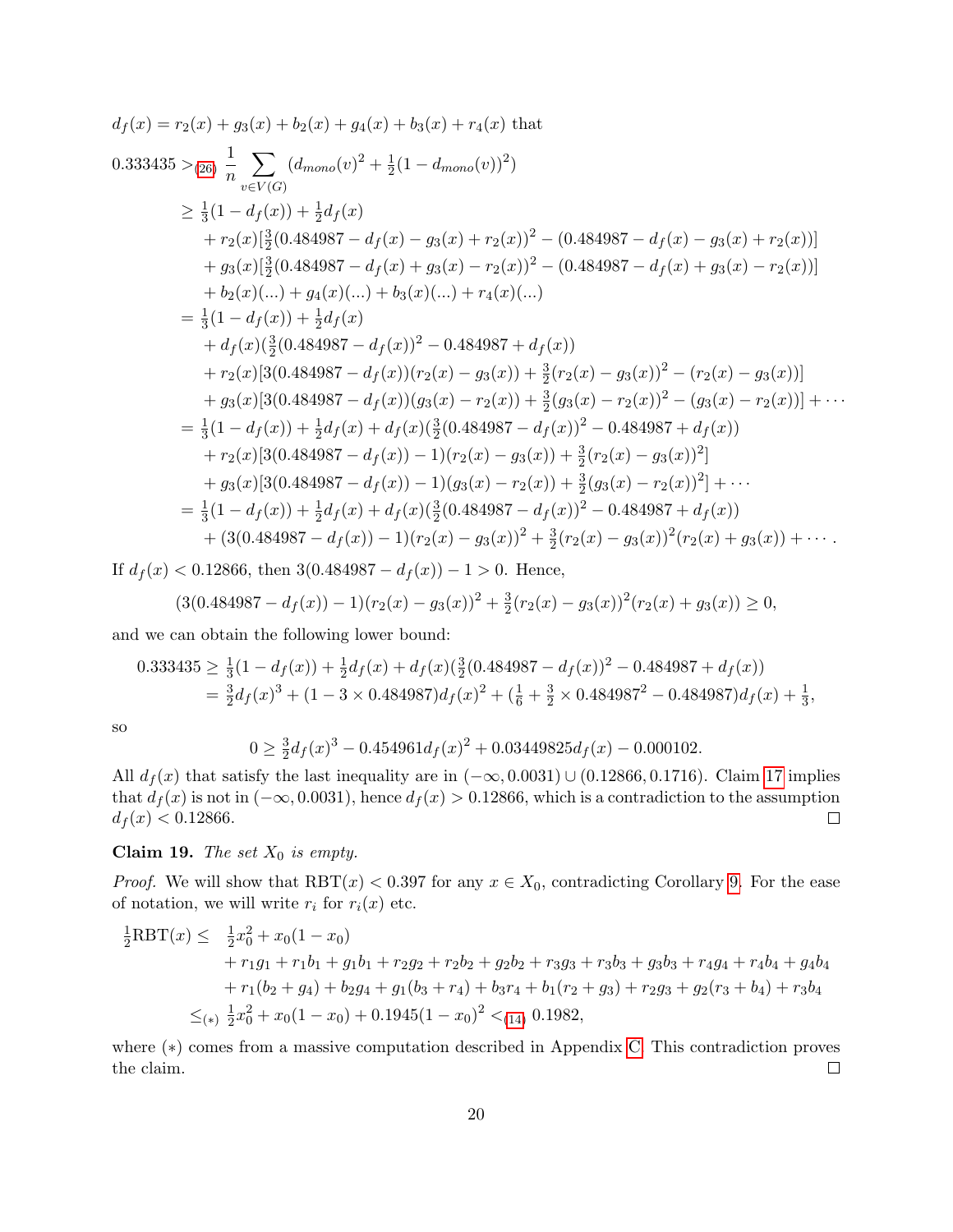<span id="page-20-0"></span>**Claim 20.** For n large enough, we have  $|X_i| - |X_j| \leq 1$ .

*Proof.* By symmetry, for a contradiction we assume  $|X_1| - |X_2| \geq 2$ . Then we move a vertex from  $X_1$  to  $X_2$  and show that doing so increases the number of rainbow triangles. Recall that RBT(v) denotes the rooted density of RBT at v. Denote

$$
F_{\text{avg}}(m) = \frac{1}{m} \sum_{v \in V(G_m)} \text{RBT}(v) {m-1 \choose 2} = 3 \frac{F(m)}{m},
$$

where  $G_m$  is an extremal graph on m vertices. Let

$$
l = \lim_{m \to \infty} \frac{F_{\text{avg}}(m)}{\binom{m-1}{2}}.
$$

The limit exists since  $F_{\text{avg}}(m) / \binom{m-1}{2} = F(m) / \binom{m}{3}$  is non-increasing and lower bounded by 0.4. Corollary [9](#page-9-0) implies that  $0.40005 \ge l \ge 0.4$ . Let  $a_i = |X_i| = nx_i$  for  $i \in \{1, 2, 3, 4\}$ . We delete v from  $X_1$ , where RBT(*v*) is minimized over vertices in  $X_1$ , and add a duplicate w' of  $w \in X_2$ , where RBT(w) is maximized over vertices in  $X_2$ . We color ww' arbitrarily.

Before: RBT(v) 
$$
\binom{n-1}{2}
$$
  $\leq$   $F_{\text{avg}}(a_1) + a_2a_3 + a_2a_4 + a_3a_4$ ,  
After: RBT(w')  $\binom{n-1}{2}$   $\geq$   $F_{\text{avg}}(a_2) + (a_1 - 1)a_3 + (a_1 - 1)a_4 + a_3a_4$ .

Since G is extremal,  $RBT(v) \geq RBT(w')$ . Now we estimate  $F_{\text{avg}}(a_1) - F_{\text{avg}}(a_2)$ . Since  $F_{\text{avg}}(m)/\binom{m-1}{2}$ is non-increasing and its limit is  $l$ , for  $n$  large enough we have

$$
F_{\text{avg}}(a_1) = a_1^2 \cdot l/2 + \varepsilon_1 a_1^2
$$
,  $F_{\text{avg}}(a_2) = a_2^2 \cdot l/2 + \varepsilon_2 a_2^2$ 

and  $\varepsilon_1 \leq \varepsilon_2 \leq 0.01$ . Then we have  $F_{\text{avg}}(a_1) - F_{\text{avg}}(a_2) \leq (l/2 + 0.01)(a_1^2 - a_2^2)$  and obtain

$$
0 \leq (RBT(v) - RBT(w'))\binom{n-1}{2}
$$
  
\n
$$
\leq F_{avg}(a_1) + a_2a_3 + a_2a_4 + a_3a_4 - F_{avg}(a_2) - (a_1 - 1)a_3 - (a_1 - 1)a_4 - a_3a_4
$$
  
\n
$$
\leq (0.5l + 0.01)(a_1^2 - a_2^2) - (a_1 - 1 - a_2)(a_3 + a_4) < 0.22(a_1 - a_2)(a_1 + a_2) - 0.5(a_1 - a_2)(a_3 + a_4)
$$
  
\n
$$
\leq (a_1 - a_2)(0.22(a_1 + a_2) - 0.5(a_3 + a_4)) < 0,
$$

 $\Box$ 

which is a contradiction.

Claim [20](#page-20-0) gives a proof of Theorem [4.](#page-1-3)

*Proof of Theorem [4.](#page-1-3)* Let G be an extremal graph on n vertices, where n is sufficiently large, such that Claim [20](#page-20-0) holds. Denote  $a = |X_1|, b = |X_2|, c = |X_3|$  and  $d = |X_4|$ . By Claim [20,](#page-20-0) a, b, c, d are as equal as possible. Moreover, by Claims [16](#page-17-3) and [19,](#page-19-0) rainbow triangles are either entirely in one  $X_i$  for  $1 \leq i \leq 4$ , or intersect three of the  $X_i$ 's. It then follows from the extremality of G that

$$
F(n) = F(a) + F(b) + F(c) + F(d) + abc + abd + acd + bcd,
$$

which completes the proof of the recurrence. Notice that  $X_1, X_2, X_3$ , and  $X_4$  satisfy the claimed blow-up property by Claim [16.](#page-17-3)  $\Box$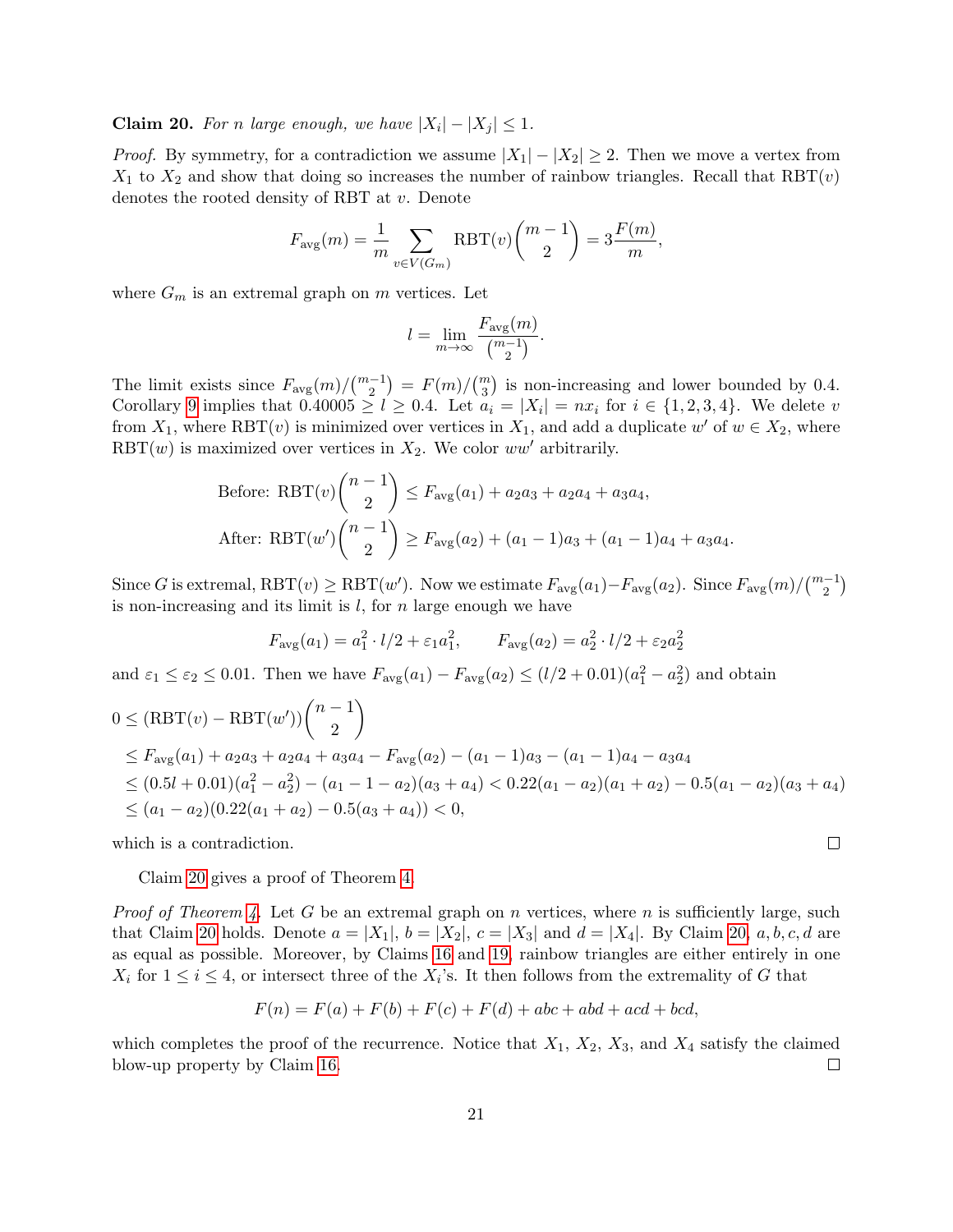### 6 Extremal graphs

Now that we know the limit object, we look at the extremal graphs on  $n$  vertices. Using a standard blow-up argument, Theorem [6](#page-2-0) implies that any 3-edge-colored graph G contains at most  $(n^3-n)/15$ rainbow triangles.

**Corollary 21.** Every 3-edge-colored graph on n vertices contains at most  $(n^3 - n)/15$  rainbow triangles.

*Proof.* Suppose there exists a 3-edge-colored graph G on k vertices with  $r = (k^3 - k)/15 + \ell$  rainbow triangles for some  $\ell > 0$ . Without loss of generality, G is a 3-edge-coloring of  $K_n$ . Let  $G_0 := G$ and  $G_{i+1}$ , for  $i \in \mathbb{N}$ , will be obtained by blowing up every vertex of G by a factor  $k^i$  and placing  $G_i$  inside every blob. It follows that  $v(G_i) = k^{i+1}$  and  $F(G_i) = k^{3i} \cdot r + k \cdot F(G_{i-1})$ . Recall that  $F(G_i)$  denotes the number of rainbow triangles in  $G_i$ . Expanding the recurrence, it follows that

$$
F(G_i) = \sum_{j=0}^{i} k^{3j} \cdot k^{i-j} \cdot r = \frac{k^{3i} (k^3 - k + 15\ell)}{15} \cdot \sum_{t=0}^{i} \frac{1}{k^{2t}}.
$$

Therefore,

$$
\lim_{i \to \infty} \frac{F(G_i)}{\binom{v(G_i)}{3}} = \frac{k^2}{k^2 - 1} \cdot \frac{6 \cdot \left(k^{3i+3} - k^{3i+1} + 15\ell \cdot k^{3i}\right)}{15 \cdot k^{3(i+1)}} = \frac{2}{5} \cdot \left(1 + \frac{15\ell}{k^3 - k}\right).
$$

However, any convergent subsequence of  $(G_i)_{i\in\mathbb{N}}$  converges to a homomorphism with the density of rainbow triangles equal to  $\frac{2}{5} \cdot \left(1 + \frac{15\ell}{k^3 - k}\right) > \frac{2}{5}$  $\frac{2}{5}$ , which contradicts Theorem [6.](#page-2-0)  $\Box$ 

The iterated blow-up of RB1111 shows that for n being a power of 4, the bound  $(n^3 - n)/15$ is best possible. In this case, we show that the iterated blow-up of RB1111 is actually a unique extremal construction.

*Proof of Theorem [5.](#page-1-4)* Denote by  $R^{\ell}$  the  $(\ell - 1)$ -times iterated blow-up of RB1111, so  $R^{\ell}$  has  $4^{\ell}$ vertices. Theorem [5](#page-1-4) is easily seen to be true for  $k = 1$ , so suppose for a contradiction that there is a graph G on  $n = 4^k$  vertices with  $F(G) = F(n) = (n^3 - n)/15$  that is not isomorphic to  $R^k$  for a minimal  $k \geq 2$ .

If G has the structure described in Theorem [4,](#page-1-3) then G is isomorphic to  $R^k$  by the minimality of k, a contradiction. Therefore,  $V(G)$  cannot be partitioned into four parts  $X_1, X_2, X_3, X_4$  with  $|X_i| = 4^{k-1}$  as described in Theorem [4.](#page-1-3)

Fix an integer  $\ell$  such that  $4^{\ell} > n_0$ , where  $n_0$  is taken from the statement of Theorem [4.](#page-1-3) Let  $\overline{G}$ be the graph obtained by blowing up every vertex of G by a factor of  $4^\ell$ , and inserting  $R^\ell$  in every part. It follows that  $\overline{G}$  has  $4^{k+\ell}$  vertices, and

$$
F(\overline{G}) = n \cdot F\left(R^{\ell}\right) + F(G) \cdot 4^{3\ell} = \frac{n \cdot 4^{3\ell} - n \cdot 4^{\ell} + n^3 \cdot 4^{3\ell} - n \cdot 4^{3\ell}}{15} = \frac{4^{3(k+\ell)} - 4^{k+\ell}}{15}.
$$

So  $\overline{G}$  must be extremal. However, Theorem [4](#page-1-3) implies that  $\overline{G}$  can be partitioned into four parts  $\overline{X}_1, \overline{X}_2, \overline{X}_3, \overline{X}_4$  with  $|\overline{X}_i| = 4^{k+\ell-1}$  as described in Theorem [4.](#page-1-3) Since any two vertices from  $V(\overline{G})$ that arise from blowing up the same vertex of  $G$  need to be in the same part, the partition  $\overline{X}_1, \overline{X}_2, \overline{X}_3, \overline{X}_4$  provides also a partition of the vertices of G. But this is a partition of G into four parts of the same size as described in Theorem [4,](#page-1-3) a contradiction.  $\Box$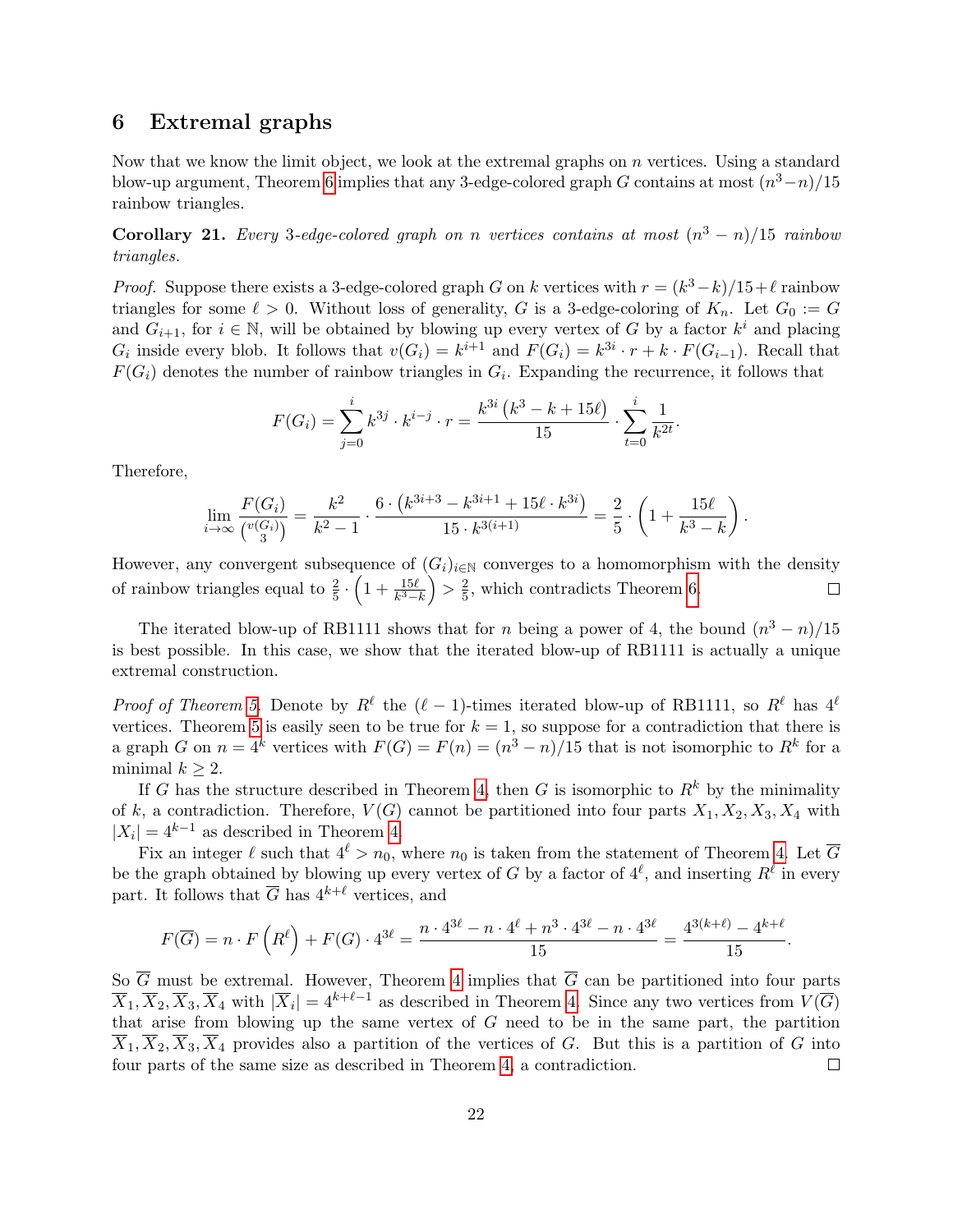# Acknowledgement

We are grateful to Hong Liu for fruitful discussions at the beginning of the project.

## References

- <span id="page-22-9"></span>[1] R. Baber. Turán densities of hypercubes. Submitted.
- <span id="page-22-6"></span>[2] R. Baber and J. Talbot. Hypergraphs do jump. Combin. Probab. Comput., 20(2):161–171, 2011.
- <span id="page-22-11"></span>[3] R. Baber and J. Talbot. A Solution to the 2/3 Conjecture. SIAM J. Discrete Math., 28(2):756– 766, 2014.
- <span id="page-22-1"></span>[4] J. Balogh, M. Delcourt, B. Lidický, and C. Palmer. Rainbow copies of  $C_4$  in edge-colored hypercubes. Submitted.
- <span id="page-22-10"></span>[5] J. Balogh, P. Hu, B. Lidick´y, and H. Liu. Upper bounds on the size of 4- and 6-cycle-free subgraphs of the hypercube. European Journal of Combinatorics, 35:75–85, 2014.
- <span id="page-22-12"></span>[6] J. Balogh, P. Hu, B. Lidick´y, O. Pikhurko, B. Udvari, and J. Volec. Minimum number of monotone subsequences of length 4 in permutations. To appear in Combinatorics, Probability and Computing.
- <span id="page-22-2"></span>[7] J. Cummings, D. Kráľ, F. Pfender, K. Sperfeld, A. Treglown, and M. Young. Monochromatic triangles in three-coloured graphs. J. Combin. Theory Ser. B, 103(4):489–503, 2013.
- <span id="page-22-0"></span>[8] P. Erdős and A. Hajnal. On Ramsey like theorems. Problems and results. In *Combinatorics* (Proc. Conf. Combinatorial Math., Math. Inst., Oxford, 1972), pages 123–140. Inst. Math. Appl., Southend, 1972.
- <span id="page-22-7"></span>[9] V. Falgas-Ravry and E. R. Vaughan. Turán h-densities for 3-graphs. *Electron. J. Combin.*, 19:R40, 2012.
- <span id="page-22-13"></span>[10] E. Gawrilow and M. Joswig. Polymake: a framework for analyzing convex polytopes. In Polytopes—combinatorics and computation (Oberwolfach, 1997), volume 29 of DMV Sem., pages 43–73. Birkh¨auser, Basel, 2000.
- <span id="page-22-8"></span>[11] R. Glebov, D. Kráľ, and J. Volec. A problem of Erdős and Sós on 3-graphs. Submitted.
- <span id="page-22-4"></span>[12] A. Grzesik. On the maximum number of five-cycles in a triangle-free graph. J. Combin. Theory Ser. B, 102(5):1061-1066, 2012.
- <span id="page-22-5"></span>[13] H. Hatami, J. Hladký, D. Kráľ, S. Norine, and A. Razborov. On the number of pentagons in triangle-free graphs. J. Combin. Theory Ser. A, 120(3):722–732, 2013.
- <span id="page-22-3"></span>[14] J. Hladký, D. Kráľ, and S. Norine. Counting flags in triangle-free digraphs. In European Conference on Combinatorics, Graph Theory and Applications (EuroComb 2009), volume 34 of Electron. Notes Discrete Math., pages 621–625. Elsevier Sci. B. V., Amsterdam, 2009.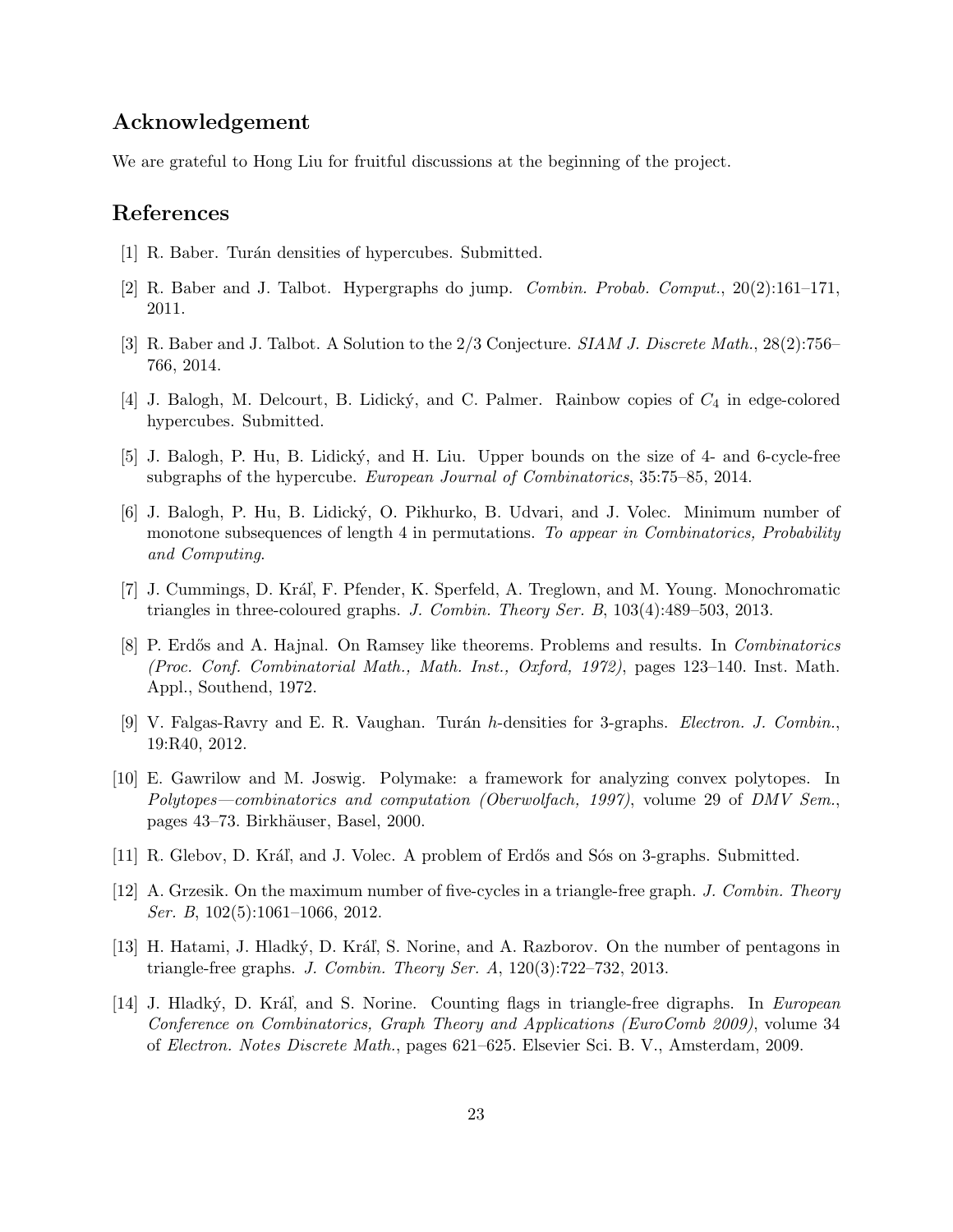- <span id="page-23-10"></span>[15] H. Huang. On the maximum induced density of directed stars and related problems. To appear in SIAM J. on Discrete Math.
- <span id="page-23-8"></span>[16] D. Kráľ, L. Mach, and J.-S. Sereni. A new lower bound based on Gromov's method of selecting heavily covered points. *Discrete Comput. Geom.*,  $48(2):487-498$ , 2012.
- <span id="page-23-0"></span>[17] J. Nešetřil and V. Rödl, editors. *Mathematics of Ramsey theory*, volume 5 of *Algorithms and* Combinatorics. Springer-Verlag, Berlin, 1990.
- <span id="page-23-3"></span>[18] V. Nikiforov. The number of cliques in graphs of given order and size. Trans. Amer. Math. Soc., 363(3):1599–1618, 2011.
- <span id="page-23-4"></span>[19] O. Pikhurko and E. R. Vaughan. Minimum number of k-cliques in graphs with bounded independence number. To appear in Combinatorics, Probability and Computing.
- <span id="page-23-1"></span>[20] A. A. Razborov. Flag algebras. Journal of Symbolic Logic, 72(4):1239–1282, 2007.
- <span id="page-23-5"></span>[21] A. A. Razborov. On the minimal density of triangles in graphs. Combin. Probab. Comput., 17(4):603–618, 2008.
- <span id="page-23-9"></span>[22] A. A. Razborov. Flag Algebras: An Interim Report. In The Mathematics of Paul Erdős II, pages 207–232. Springer, 2013.
- <span id="page-23-2"></span>[23] A. A. Razborov. On the Caccetta-Häggkvist conjecture with forbidden subgraphs. J. Graph Theory, 74(2):236–248, 2013.
- <span id="page-23-6"></span>[24] C. Reiher. The clique density theorem, 2012.
- <span id="page-23-7"></span>[25] K. Sperfeld. The inducibility of small oriented graphs. Submitted.

## <span id="page-23-11"></span>A Giving bounds on the  $x_i$

Here we show how to prove  $(14) - (20)$  $(14) - (20)$  $(14) - (20)$ . Suppose we want to derive the upper bound from [\(15\)](#page-12-0). It means solving the following program:

$$
(P)\begin{cases}\n\text{maximize} & x_1\\ \n\text{subject to} & 2\sum_{1\leq i < j\leq 4} x_i x_j - 2f - \frac{26}{9} \sum_{1\leq i \leq 4} x_i^2 + \frac{27}{1000} x_0 > 0.02760856, \\ \n& x_1 + x_2 + x_3 + x_4 + x_0 = 1, \\ \n& x_i \geq 0 \text{ for } i \in \{0, \dots, 4\}, \\ \n& f \geq 0.\n\end{cases}
$$

As a quick check, it can be written to a heuristic online solver APMonitor. We provide the source of the program in file APM.xi.txt. However, this method may get stuck in local optima, so it does not provide a proof of global maximization.

A rigorous way is to use the method of Lagrange Multipliers. Since we need to solve several of the programs, we implemented the method in [Sage.](http://www.sagemath.org) We provide a commented code in file solve-xi.py.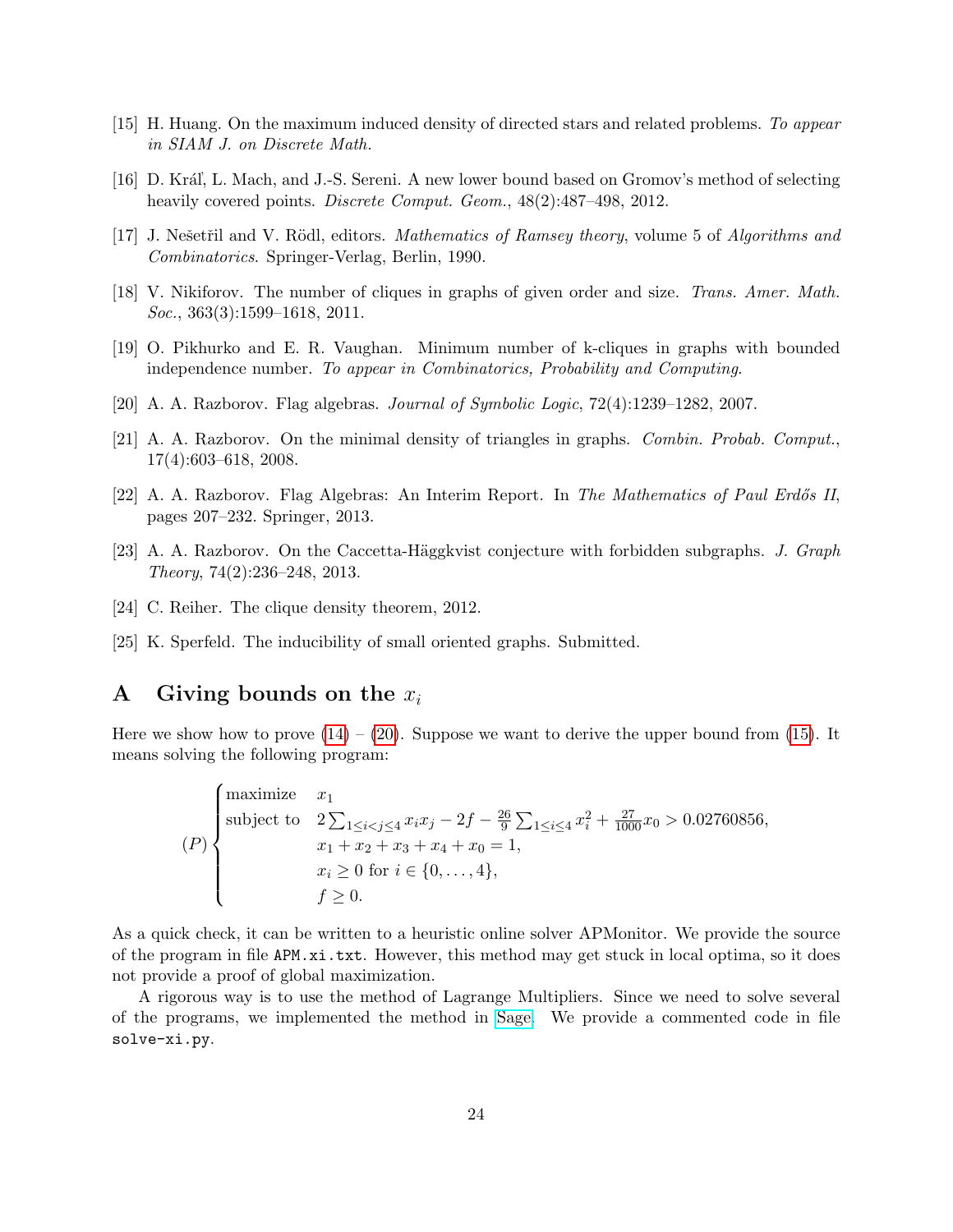# <span id="page-24-0"></span>B The computation in Claim [12](#page-13-1)

Recall that we want to solve the following program

$$
(P)
$$
\n
$$
(P)
$$
\n
$$
(P)
$$
\n
$$
x_0 \geq 0,
$$
\n
$$
x_1 \geq 0,
$$
\n
$$
x_2 \geq 0,
$$
\n
$$
x_0 \geq 0,
$$
\n
$$
x_1 \geq 0,
$$
\n
$$
x_2 \geq 0,
$$
\n
$$
x_0 \geq 0,
$$
\n
$$
x_1 \geq 0.
$$

We give a solution using Lagrange multipliers. We also implemented a script in [Sage](http://www.sagemath.org) performing the computation. The script is in file solve-claim12.py.

First observe that if  $x_1 = 0$  or  $x_2 = 0$ , then the program is not feasible. Hence  $x_1 > 0$  and  $x_2 > 0$ . We are left with inequalities  $x_0 \geq 0$  and  $f \geq 0$ , which may be tight. Moreover, we always use  $x_1 + 3x_2 + x_0 = 1$  for substitution. To solve this, we divide the analysis in four cases, and use Lagrange multipliers again:

**Case 1:** If  $f = 0$  and  $x_0 = 0$ , this comes down to solving

$$
(P)\begin{cases} \text{maximize} & 0.033x_1 + \frac{1}{3}(1-x_1)^2 - \frac{3}{4}(0.033)^2\\ \text{subject to} & 0.02760856 < 2x_1(1-x_1) - \frac{8}{27}(1-x_1)^2 - \frac{26}{9}x_1^2. \end{cases}
$$

The constraint can be simplified to  $0.02760856 < -\frac{2}{27}(4-35x_1+70x_1^2)$ . This quadratic program in one variable has the optimal solution  $x_1 \approx 0.24424$ , and so  $\frac{1}{2}$ RBT<sup>v</sup> < 0.1985. **Case 2:** If  $f = 0$  and  $x_0 > 0$ , it comes down to solving

$$
(P)\begin{cases}\n\text{maximize} & 0.033x_1 + 3x_2^2 - x_1 - 3x_2 + 1 - \frac{3}{4}(0.033)^2 \\
\text{subject to} & 0.02760856 < 6x_1x_2 - \frac{8}{3}x_2^2 - \frac{26}{9}x_1^2 + 0.027(1 - x_1 - 3x_2), \\
& 0.24 \le x_1 \le 0.26, \\
& 0.24 \le x_2 \le 0.26.\n\end{cases}
$$

Taking gradients, we get

$$
\begin{pmatrix} -0.967 \\ -3 + 6x_2 \end{pmatrix} = \lambda \begin{pmatrix} -\frac{52}{9}x_1 + 6x_2 - 0.027 \\ 6x_1 - \frac{16}{3}x_2 - 0.081 \end{pmatrix},
$$

which gives  $x_1 \approx 0.24662$ ,  $x_2 \approx 0.24936$ , and  $\frac{1}{2}$ RBT<sup>*v*</sup> < 0.19991 as the only feasible solution. **Case 3:** If  $f > 0$  and  $x_0 = 0$ , it comes down to solving

$$
(P)\begin{cases} \text{maximize} & 0.033x_1 + \frac{1}{3}(1-x_1)^2 + f - \frac{3}{4}(0.033)^2\\ \text{subject to} & 0.02760856 < 2x_1(1-x_1) - \frac{8}{27}(1-x_1)^2 - \frac{26}{9}x_1^2 - 2f. \end{cases}
$$

The constraint can be simplified to  $0.02760856 < -\frac{2}{27}(4-35x_1+70x_1^2) - 2f$ . Taking gradients, we get

$$
\begin{pmatrix} 0.033 - \frac{2}{3} + 2x_1 \\ 1 \end{pmatrix} = \lambda \begin{pmatrix} \frac{70}{27} - \frac{280}{27}x_1 \\ -2 \end{pmatrix},
$$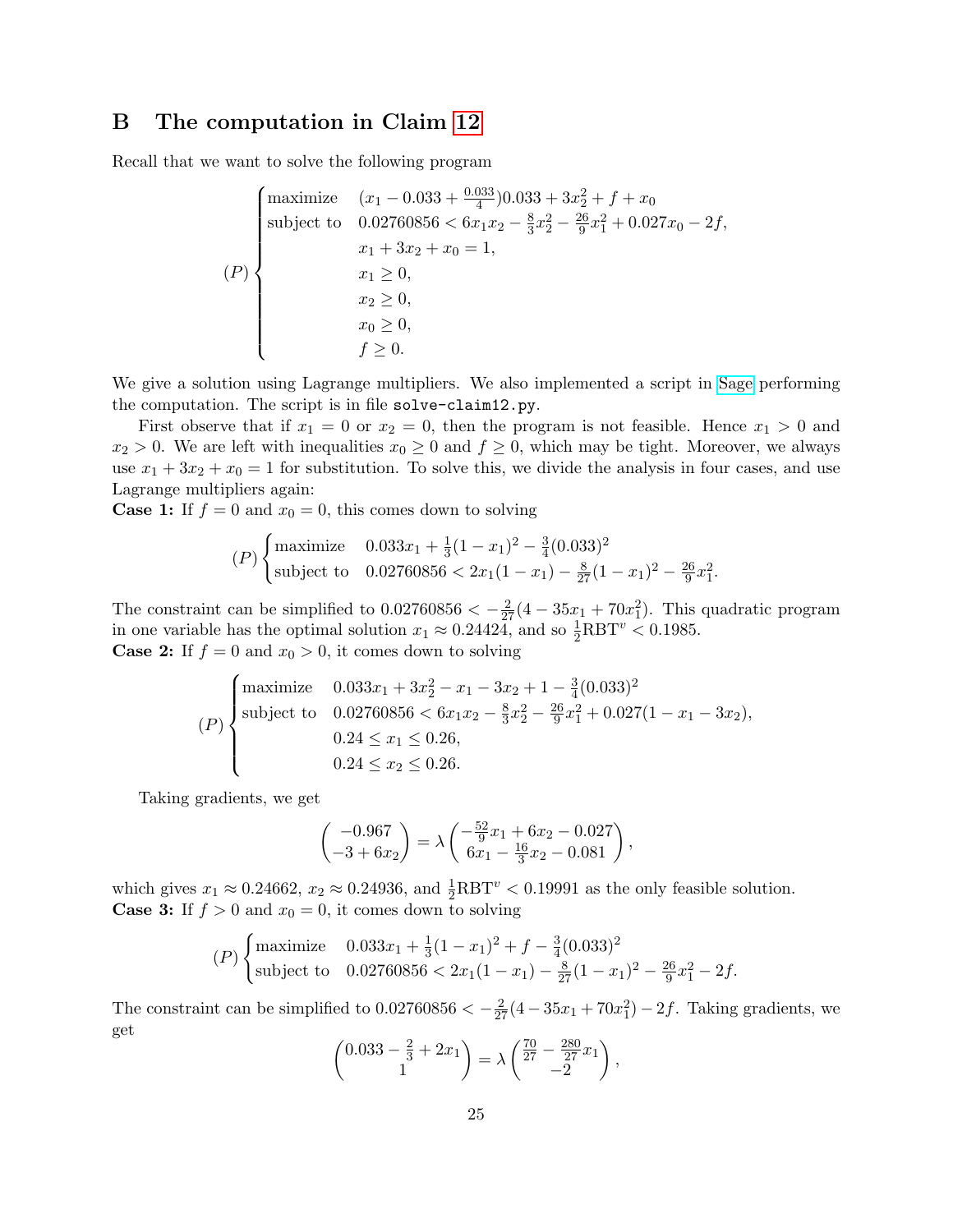whose solution  $x_1 \approx 0.20803$  together with the constraint implies  $f < 0$ , a contradiction. **Case 4:** If  $f > 0$  and  $x_0 > 0$ , it comes down to solving

$$
(P)\begin{cases} \text{maximize} & 0.033x_1 + 3x_2^2 + 1 - x_1 - 3x_2 + f \\ \text{subject to} & 0.02760856 < 6x_1x_2 - \frac{8}{3}x_2^2 - \frac{26}{9}x_1^2 + 0.027(1 - x_1 - 3x_2) - 2f. \end{cases}
$$

Taking gradients, we get

$$
\begin{pmatrix} 0.967 \\ -3 + 6x_2 \\ 1 \end{pmatrix} = \lambda \begin{pmatrix} -\frac{52}{9}x_1 + 6x_2 - 0.027 \\ 6x_1 - \frac{16}{3}x_2 - 0.081 \\ -2 \end{pmatrix}.
$$

Similarly to the previous case, we again have  $f < 0$ , a contradiction.

# <span id="page-25-0"></span>C The computation in Claim [19](#page-19-0)

The term we want to maximize does not include anything from  $X_0$ , so we can assume that  $x_0 = 0$ . Since  $r_1+g_1+b_1=x_1$ , we can use bounds involving  $x_1,\ldots,x_4$ . First, we use  $x_1+x_2+x_3+x_4=1$ . Then we use the lower bounds for  $(15)$  on all  $x_i$ . We also use the four bounds implied by Claim [18](#page-17-1) (since there are four options where to put x). Finally, we add the bounds  $r_i, g_i, b_i \geq 0$ . So we solve the following program:

$$
(P) = \begin{cases}\n\text{maximize} & r_1g_1 + r_1b_1 + g_1b_1 + r_2g_2 + r_2b_2 + g_2b_2 \\
+ r_3g_3 + r_3b_3 + g_3b_3 + r_4g_4 + r_4b_4 + g_4b_4 \\
+ r_1(b_2 + g_4) + b_2g_4 + g_1(b_3 + r_4) + b_3r_4 \\
+ b_1(r_2 + g_3) + r_2g_3 + g_2(r_3 + b_4) + r_3b_4 \\
\text{subject to} & \sum_{i=1}^4 r_i + g_i + b_i = 1, \\
r_i + g_i + b_i \ge 0.244287 \text{ for } i \in \{1, 2, 3, 4\}, \\
r_2 + b_2 + g_3 + b_3 + r_4 + g_4 \ge 0.12866, \\
r_1 + b_1 + r_3 + g_3 + g_4 + b_4 \ge 0.12866, \\
g_1 + b_1 + r_2 + g_2 + r_4 + b_4 \ge 0.12866, \\
r_1 + g_1 + g_2 + b_2 + r_3 + b_3 \ge 0.12866, \\
r_i, g_i, b_i \ge 0 \text{ for } i \in \{1, 2, 3, 4\}.\n\end{cases}
$$

The optimal solution to the program has value less than 0.1945 and it is achieved at  $r_1 \approx$  $0.03854, g_1 \approx 0.16720, b_1 \approx 0.03854, r_2 = 0, g_2 \approx 0.24670, b_2 = 0, r_3 \approx 0.19243, g_3 = 0, b_3 \approx$  $0.06658, r_4 \approx 0.06208, g_4 = 0, b_4 \approx 0.18792.$ 

For each of the bounds, we consider the two cases that the bound is active (i.e. tight) or inactive, giving us a total of  $2^{20}$  cases. In each of the cases, we have to solve a system of linear equations with up to 12 variables, and check the solution for feasibility. Obviously, this is done by a computer using rational arithmetic. We wrote a program in Sage which performs the computation. We reduce the number of programs to solve by eliminating the cases where some sets of constraints cannot be tight at the same time. For example, it is not possible that  $r_1 = g_1 = b_1 = 0$  at the same time. Note that feasible solutions with dimension greater than zero will occur again as lower dimensional solutions in cases with more active bounds, so we only have to analyze discrete solutions. We could